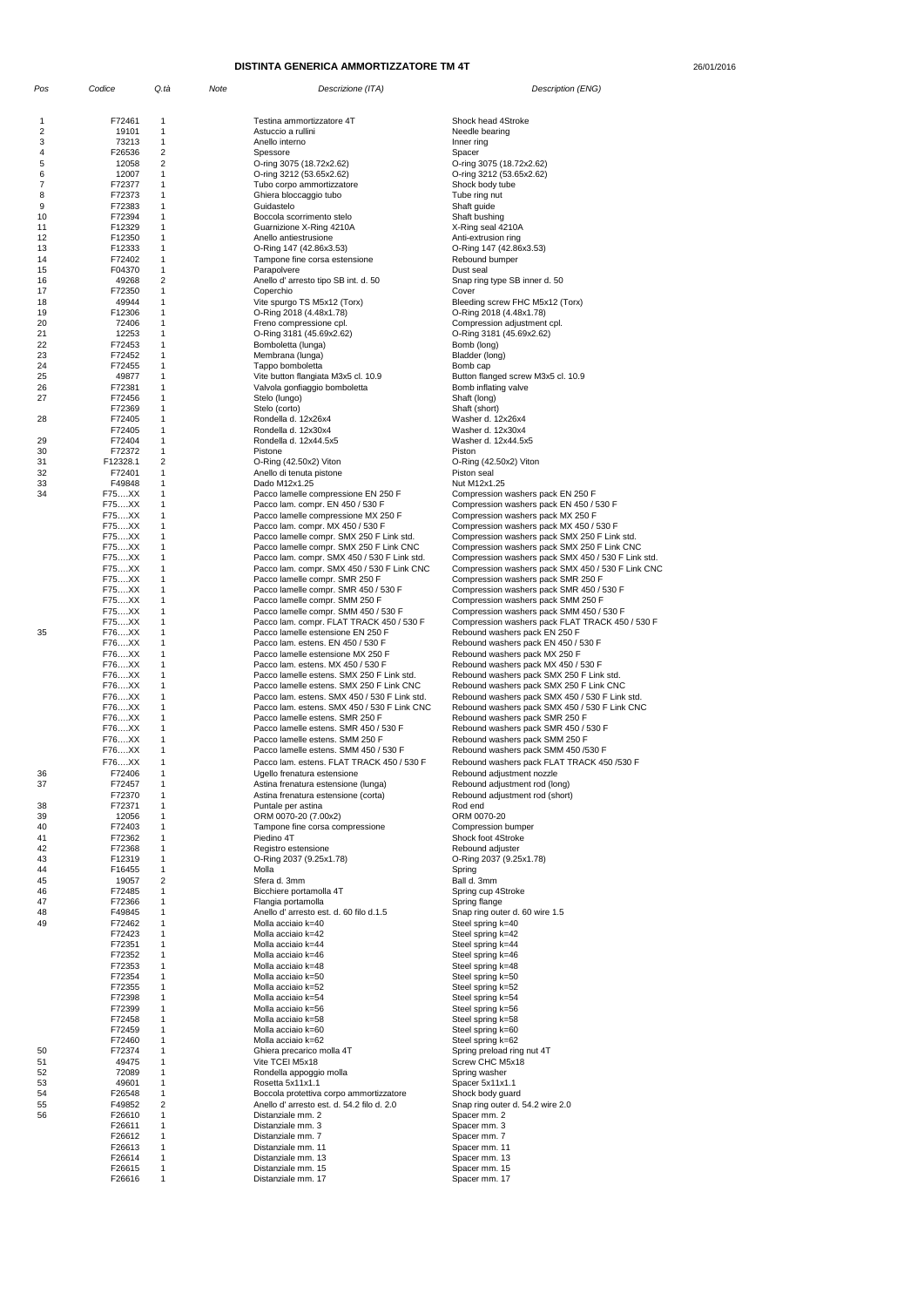|          | DISTINTA AMMORTIZZATORE TM 4T |                              |      | <b>EN 250 F</b>                              | F72468.XX                                | 26/01/2016 |
|----------|-------------------------------|------------------------------|------|----------------------------------------------|------------------------------------------|------------|
| Pos      | Codice                        | Q.tà                         | Note | Descrizione (ITA)                            | Description (ENG)                        |            |
|          | F72468.XX                     |                              |      | Monoammortizzatore EN 250 F                  | Shock EN 250 F                           |            |
| -1       | F72461                        | 1                            |      | Testina ammortizzatore 4T                    | Shock head 4Stroke                       |            |
| 2        | 19101                         | 1                            |      | Astuccio a rullini                           | Needle bearing                           |            |
| 3        | 73213                         | $\mathbf{1}$                 |      | Anello interno                               | Inner ring                               |            |
| 4        | F26536                        | $\overline{2}$               |      | Spessore                                     | Spacer                                   |            |
| 5        | 12058                         | $\overline{c}$               |      | O-ring 3075 (18.72x2.62)                     | O-ring 3075 (18.72x2.62)                 |            |
| 6        | 12007                         | 1                            |      | O-ring 3212 (53.65x2.62)                     | O-ring 3212 (53.65x2.62)                 |            |
| 7        | F72377                        | 1                            |      | Tubo corpo ammortizzatore                    | Shock body tube                          |            |
| 8        | F72373                        | 1                            |      | Ghiera bloccaggio tubo                       | Tube ring nut                            |            |
| 9        | F72383                        | 1                            |      | Guidastelo                                   | Shaft guide                              |            |
| 10       | F72394                        | 1                            |      | Boccola scorrimento stelo                    | Shaft bushing                            |            |
| 11       | F12329                        | $\mathbf{1}$                 |      | Guarnizione X-Ring                           | X-Ring seal                              |            |
| 12       | F12350                        | 1                            |      | Anello antiestrusione                        | Anti-extrusion ring                      |            |
| 13       | F12333                        | 1                            |      | O-Ring 147 (42.86x3.53)                      | O-Ring 147 (42.86x3.53)                  |            |
| 14       | F72402                        | 1                            |      | Tampone fine corsa estensione                | Rebound bumper                           |            |
| 15       | F04370                        | $\mathbf{1}$                 |      | Parapolvere                                  | Dust seal                                |            |
| 16       | 49268                         | 2                            |      | Anello d' arresto tipo SB int. d. 50         | Snap ring type SB inner d. 50            |            |
| 17       | F72350                        | $\mathbf{1}$                 |      | Coperchio                                    | Cover                                    |            |
| 18       | 49944                         | 1                            |      | Vite spurgo TS M5x12 (Torx)                  | Bleeding screw FHC M5x12 (Torx)          |            |
| 19       | F12306                        | $\mathbf{1}$                 |      | O-Ring 2018 (4.48x1.78)                      | O-Ring 2018 (4.48x1.78)                  |            |
| 20       | 72406                         | 1                            |      | Freno compressione cpl.                      | Compression adjustment cpl.              |            |
| 21       | 12253                         | 1                            |      | O-Ring 3181 (45.69x2.62)                     | O-Ring 3181 (45.69x2.62)                 |            |
| 22       | F72453                        | 1                            |      | Bomboletta (lunga)                           | Bomb (long)                              |            |
| 23       | F72452                        | 1                            |      | Membrana (lunga)                             | Bladder (long)                           |            |
| 24       | F72455                        | 1                            |      | Tappo bomboletta                             | Bomb cap                                 |            |
| 25       | 49877                         | 1                            |      | Vite button flangiata M3x5 cl. 10.9          | Button flanged screw M3x5 cl. 10.9       |            |
| 26       | F72381                        | 1                            |      | Valvola gonfiaggio bomboletta                | Bomb inflating valve                     |            |
| 27<br>28 | F72456<br>F72405              | $\mathbf{1}$<br>$\mathbf{1}$ |      | Stelo (lungo)                                | Shaft (long)                             | X<br>X     |
| 29       | F72404                        | 1                            |      | Rondella d. 12x26x4<br>Rondella d. 12x44.5x5 | Washer d. 12x26x4<br>Washer d. 12x44.5x5 |            |
| 30       | F72372                        | 1                            |      | Pistone                                      | Piston                                   |            |
| 31       | F12328.1                      | $\overline{c}$               |      | O-Ring (42.50x2) Viton                       | O-Ring (42.50x2) Viton                   |            |
| 32       | F72401                        | $\mathbf{1}$                 |      | Anello di tenuta pistone                     | Piston seal                              |            |
| 33       | F49848                        | 1                            |      | Dado M12x1.25                                | Nut M12x1.25                             |            |
| 34       | F75XX                         | 1                            |      | Pacco lamelle compressione EN 250 F          | Compression washers pack EN 250 F        | X          |
| 35       | F76XX                         | $\mathbf{1}$                 |      | Pacco lamelle estensione EN 250 F            | Rebound washers pack EN 250 F            | X          |
| 36       | F72406                        | $\mathbf{1}$                 |      | Ugello frenatura estensione                  | Rebound adjustment nozzle                |            |
| 37       | F72457                        | 1                            |      | Astina frenatura estensione (lunga)          | Rebound adjustment rod (long)            | Χ          |
| 38       | F72371                        | 1                            |      | Puntale per astina                           | Rod end                                  |            |
| 39       | 12056                         | 1                            |      | ORM 0070-20 (7.00x2)                         | ORM 0070-20                              |            |
| 40       | F72403                        | 1                            |      | Tampone fine corsa compressione              | Compression bumper                       |            |
| 41       | F72362                        | $\mathbf{1}$                 |      | Piedino 4T                                   | Shock foot 4Stroke                       |            |
| 42       | F72368                        | 1                            |      | Registro estensione                          | Rebound adjuster                         |            |
| 43       | F12319                        | 1                            |      | O-Ring 2037 (9.25x1.78)                      | O-Ring 2037 (9.25x1.78)                  |            |
| 44       | F16455                        | $\mathbf{1}$                 |      | Molla                                        | Spring                                   |            |
| 45       | 19057                         | $\overline{2}$               |      | Sfera d. 3mm                                 | Ball d. 3mm                              |            |
| 46       | F72485                        | $\mathbf{1}$                 |      | Bicchiere portamolla 4T                      | Spring cup 4Stroke                       |            |
| 47       | F72366                        | 1                            |      | Flangia portamolla                           | Spring flange                            |            |
| 48       | F49845                        | $\mathbf{1}$                 |      | Anello d'arresto est. d. 60 filo d.1.5       | Snap ring outer d. 60 wire 1.5           |            |
| 49       | F72354                        | $\mathbf{1}$                 |      | Molla acciaio k=50                           | Steel spring k=50                        | X          |
| 50       | F72374                        | 1                            |      | Ghiera precarico molla 4T                    | Spring preload ring nut 4T               |            |
| 51       | 49475                         | $\mathbf{1}$                 |      | Vite TCEI M5x18                              | Screw CHC M5x18                          |            |
| 52       | 72089                         | $\mathbf{1}$                 |      | Rondella appoggio molla                      | Spring washer                            |            |
| 53       | 49601                         | $\mathbf{1}$                 |      | Rosetta 5x11x1.1                             | Spacer 5x11x1.1                          |            |
| 54       | F26548                        | $\mathbf{1}$                 |      | Boccola protettiva corpo ammortizzatore      | Shock body guard                         |            |
| 55       | F49852                        | $\overline{2}$               |      | Anello d'arresto est. d. 54.2 filo d. 2.0    | Snap ring outer d. 54.2 wire 2.0         |            |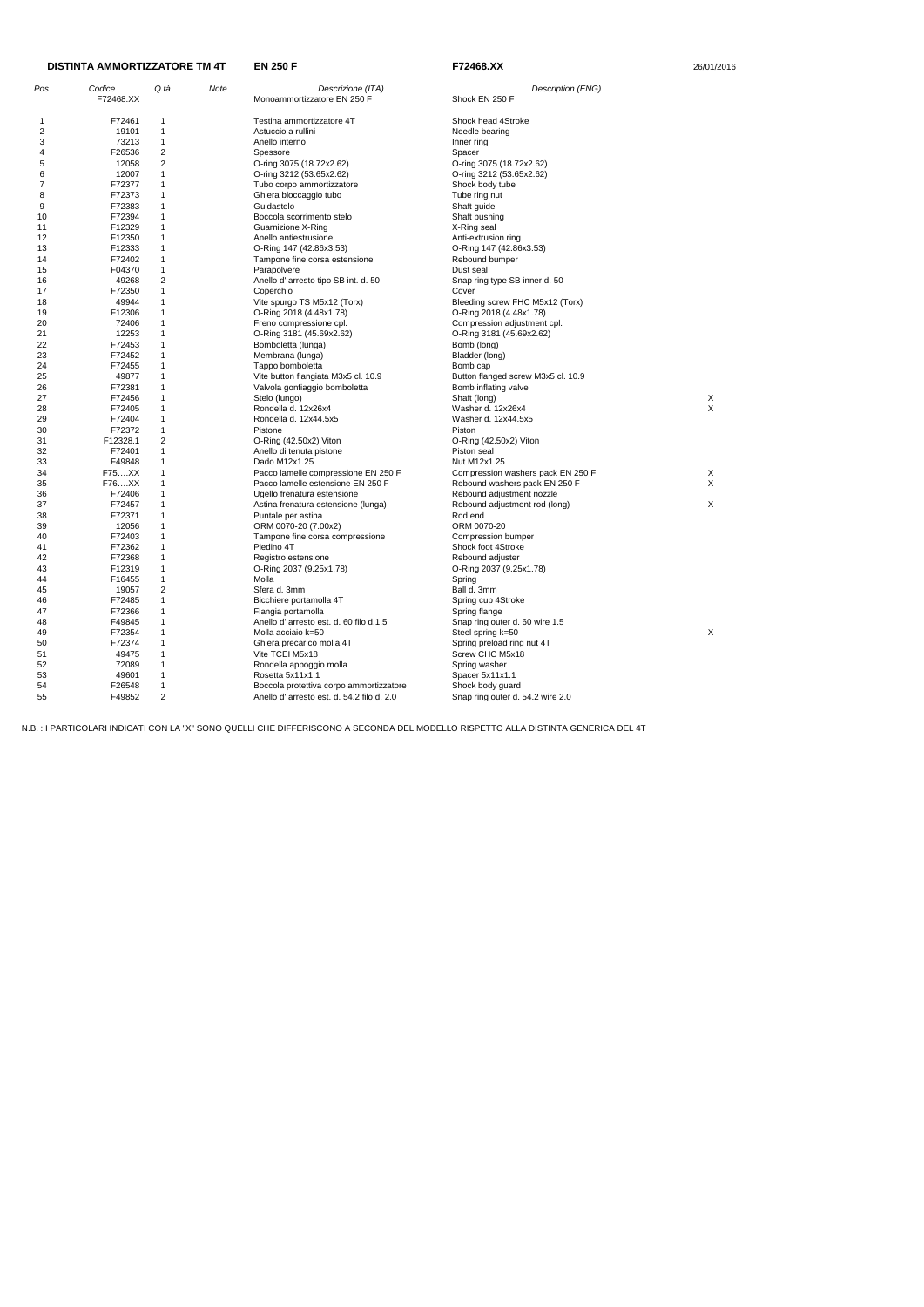| Pos            | Codice<br>F72466.XX | Q.tà                    | Note | Descrizione (ITA)<br>Monoammortizzatore EN 450 / 530 F | Description (ENG)<br>Shock EN 450 / 530 F |   |
|----------------|---------------------|-------------------------|------|--------------------------------------------------------|-------------------------------------------|---|
| 1              | F72461              | 1                       |      | Testina ammortizzatore 4T                              | Shock head 4Stroke                        |   |
| $\overline{2}$ | 19101               | 1                       |      | Astuccio a rullini                                     | Needle bearing                            |   |
| 3              | 73213               | $\mathbf{1}$            |      | Anello interno                                         | Inner ring                                |   |
| 4              | F26536              | $\overline{c}$          |      | Spessore                                               | Spacer                                    |   |
| 5              | 12058               | $\overline{\mathbf{c}}$ |      | O-ring 3075 (18.72x2.62)                               | O-ring 3075 (18.72x2.62)                  |   |
|                | 12007               | 1                       |      |                                                        |                                           |   |
| 6<br>7         |                     | 1                       |      | O-ring 3212 (53.65x2.62)                               | O-ring 3212 (53.65x2.62)                  |   |
|                | F72377              |                         |      | Tubo corpo ammortizzatore                              | Shock body tube                           |   |
| 8              | F72373              | 1                       |      | Ghiera bloccaggio tubo                                 | Tube ring nut                             |   |
| 9              | F72383              | 1                       |      | Guidastelo                                             | Shaft guide                               |   |
| 10             | F72394              | 1                       |      | Boccola scorrimento stelo                              | Shaft bushing                             |   |
| 11             | F12329              | 1                       |      | Guarnizione X-Ring                                     | X-Ring seal                               |   |
| 12             | F12350              | 1                       |      | Anello antiestrusione                                  | Anti-extrusion ring                       |   |
| 13             | F12333              | 1                       |      | O-Ring 147 (42.86x3.53)                                | O-Ring 147 (42.86x3.53)                   |   |
| 14             | F72402              | 1                       |      | Tampone fine corsa estensione                          | Rebound bumper                            |   |
| 15             | F04370              | 1                       |      | Parapolvere                                            | Dust seal                                 |   |
| 16             | 49268               | $\overline{2}$          |      | Anello d' arresto tipo SB foro d. 50                   | Snap ring type SB inner d. 50             |   |
| 17             | F72350              | 1                       |      | Coperchio                                              | Cover                                     |   |
| 18             | 49944               | 1                       |      | Vite spurgo TS M5x12 (Torx)                            | Bleeding screw FHC M5x12 (Torx)           |   |
| 19             | F12306              | 1                       |      | O-Ring 2018 (4.48x1.78)                                | O-Ring 2018 (4.48x1.78)                   |   |
| 20             | 72406               | 1                       |      | Freno compressione cpl.                                | Compression adjustment cpl.               |   |
| 21             | 12253               | 1                       |      | O-Ring 3181 (45.69x2.62)                               | O-Ring 3181 (45.69x2.62)                  |   |
| 22             | F72453              | 1                       |      | Bomboletta (lunga)                                     | Bomb (long)                               |   |
| 23             | F72452              | 1                       |      | Membrana (lunga)                                       | Bladder (long)                            |   |
| 24             | F72455              | 1                       |      | Tappo bomboletta                                       | Bomb cap                                  |   |
| 25             | 49877               | 1                       |      | Vite button flangiata M3x5 cl. 10.9                    | Button flanged screw M3x5 cl. 10.9        |   |
| 26             | F72381              | 1                       |      | Valvola gonfiaggio bomboletta                          | Bomb inflating valve                      |   |
| 27             | F72456              | 1                       |      | Stelo (lungo)                                          | Shaft (long)                              | Х |
| 28             | F72405              | 1                       |      | Rondella d. 12x26x4                                    | Washer d. 12x26x4                         | X |
| 29             | F72404              | 1                       |      | Rondella d. 12x44.5x5                                  | Washer d. 12x44.5x5                       |   |
| 30             | F72372              | 1                       |      | Pistone                                                | Piston                                    |   |
| 31             | F12328.1            | 2                       |      | O-Ring (42.50x2) Viton                                 | O-Ring (42.50x2) Viton                    |   |
| 32             | F72401              | 1                       |      | Anello di tenuta pistone                               | Piston seal                               |   |
| 33             | F49848              | 1                       |      | Dado M12x1.25                                          | Nut M12x1.25                              |   |
| 34             | F75XX               | 1                       |      | Pacco lam. compr. EN 450 / 530 F                       | Compression washers pack EN 450 / 530 F   | Х |
| 35             | F76XX               | 1                       |      | Pacco lam. estens. EN 450 / 530 F                      | Rebound washers pack EN 450 / 530 F       | Х |
| 36             | F72406              | 1                       |      | Ugello frenatura estensione                            | Rebound adjustment nozzle                 |   |
| 37             | F72457              | 1                       |      | Astina frenatura estensione (lunga)                    | Rebound adjustment rod (long)             | X |
| 38             | F72371              | 1                       |      | Puntale per astina                                     | Rod end                                   |   |
| 39             | 12056               | 1                       |      | ORM 0070-20 (7.00x2)                                   | ORM 0070-20                               |   |
| 40             | F72403              | 1                       |      |                                                        | Compression bumper                        |   |
| 41             | F72362              |                         |      | Tampone fine corsa compressione<br>Piedino 4T          | Shock foot 4Stroke                        |   |
|                |                     | 1                       |      |                                                        |                                           |   |
| 42             | F72368              |                         |      | Registro estensione                                    | Rebound adjuster                          |   |
| 43             | F12319<br>F16455    | 1<br>1                  |      | O-Ring 2037 (9.25x1.78)                                | O-Ring 2037 (9.25x1.78)                   |   |
| 44             |                     |                         |      | Molla                                                  | Spring                                    |   |
| 45             | 19057               | 2                       |      | Sfera d. 3mm                                           | Ball d. 3mm                               |   |
| 46             | F72485              | 1                       |      | Bicchiere portamolla 4T                                | Spring cup 4Stroke                        |   |
| 47             | F72366              | 1                       |      | Flangia portamolla                                     | Spring flange                             |   |
| 48             | F49845              | 1                       |      | Anello d'arresto est. d. 60 filo d.1.5                 | Snap ring outer d. 60 wire 1.5            |   |
| 49             | F72355              |                         |      | Molla acciaio k=52                                     | Steel spring k=52                         | X |
| 50             | F72374              |                         |      | Ghiera precarico molla 4T                              | Spring preload ring nut 4T                |   |
| 51             | 49475               | 1                       |      | Vite TCEI M5x18                                        | Screw CHC M5x18                           |   |
| 52             | 72089               | 1                       |      | Rondella appoggio molla                                | Spring washer                             |   |
| 53             | 49601               | 1                       |      | Rosetta 5x11x1.1                                       | Spacer 5x11x1.1                           |   |
| 54             | F26548              | 1                       |      | Boccola protettiva corpo ammortizzatore                | Shock body guard                          |   |
| 55             | F49852              | $\overline{2}$          |      | Anello d'arresto est. d. 54.2 filo d. 2.0              | Snap ring outer d. 54.2 wire 2.0          |   |

## **DISTINTA AMMORTIZZATORE TM 4T**

**EN 450 / 530 F 60 72466.XX F72466.XX** 26/01/2016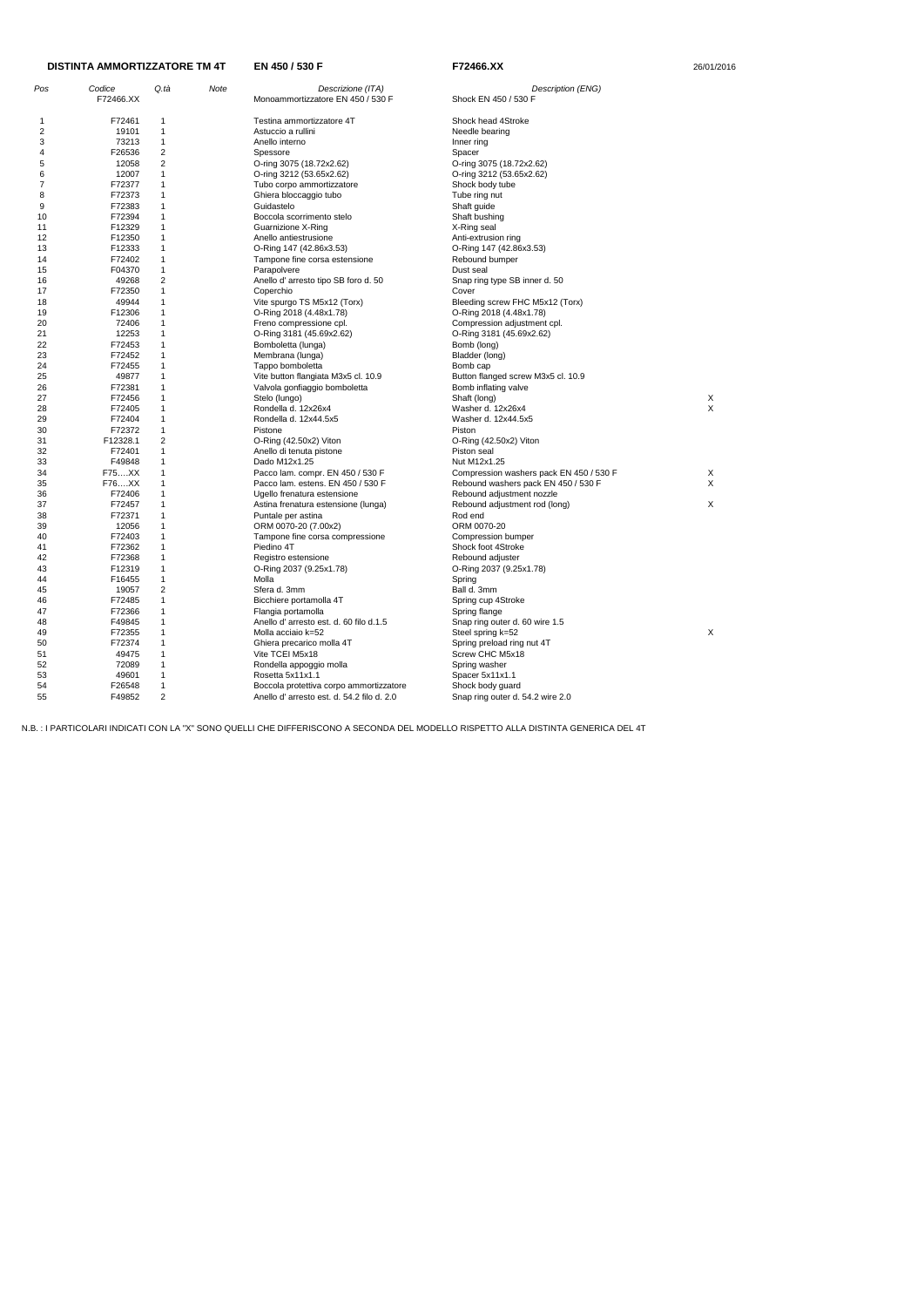|     | <b>DISTINTA AMMORTIZZATORE TM 4T</b> |                |      | <b>MX 250 F</b><br>F72467.XX              |                                    | 26/01/2016 |  |
|-----|--------------------------------------|----------------|------|-------------------------------------------|------------------------------------|------------|--|
| Pos | Codice                               | Q.tà           | Note | Descrizione (ITA)                         | Description (ENG)                  |            |  |
|     | F72467.XX                            |                |      | Monoammortizzatore MX 250 F               | Shock MX 250 F                     |            |  |
|     | F72461                               | -1             |      | Testina ammortizzatore 4T                 | Shock head 4Stroke                 |            |  |
| 2   | 19101                                | $\overline{1}$ |      | Astuccio a rullini                        | Needle bearing                     |            |  |
| 3   | 73213                                | $\mathbf{1}$   |      | Anello interno                            | Inner ring                         |            |  |
| 4   | F26536                               | $\overline{2}$ |      | Spessore                                  | Spacer                             |            |  |
| 5   | 12058                                | $\overline{2}$ |      | O-ring 3075 (18.72x2.62)                  | O-ring 3075 (18.72x2.62)           |            |  |
| 6   | 12007                                | $\overline{1}$ |      | O-ring 3212 (53.65x2.62)                  | O-ring 3212 (53.65x2.62)           |            |  |
| 7   | F72377                               | $\mathbf{1}$   |      | Tubo corpo ammortizzatore                 | Shock body tube                    |            |  |
| 8   | F72373                               | -1             |      | Ghiera bloccaggio tubo                    | Tube ring nut                      |            |  |
| 9   | F72383                               | $\mathbf{1}$   |      | Guidastelo                                | Shaft guide                        |            |  |
| 10  | F72394                               | $\mathbf 1$    |      | Boccola scorrimento stelo                 | Shaft bushing                      |            |  |
| 11  |                                      | $\mathbf{1}$   |      | decidere mat.le Guarnizione X-Ring        | X-Ring seal                        |            |  |
| 12  | F12350                               | $\mathbf{1}$   |      | Anello antiestrusione                     | Anti-extrusion ring                |            |  |
| 13  | F12333                               | $\mathbf{1}$   |      | O-Ring 147 (42.86x3.53)                   | O-Ring 147 (42.86x3.53)            |            |  |
| 14  | F72402                               | $\overline{1}$ |      | Tampone fine corsa estensione             | Rebound bumper                     |            |  |
| 15  | F04370                               | $\mathbf{1}$   |      | Parapolvere                               | Dust seal                          |            |  |
| 16  | 49268                                | $\overline{2}$ |      | Anello d' arresto tipo SB foro d. 50      | Snap ring type SB inner d. 50      |            |  |
| 17  | F72350                               | $\mathbf{1}$   |      | Coperchio                                 | Cover                              |            |  |
| 18  | 49944                                | -1             |      | Vite spurgo TS M5x12 (Torx)               | Bleeding screw FHC M5x12 (Torx)    |            |  |
| 19  | F12306                               | $\mathbf{1}$   |      | O-Ring 2018 (4.48x1.78)                   | O-Ring 2018 (4.48x1.78)            |            |  |
| 20  | 72406                                | $\mathbf{1}$   |      | Freno compressione cpl.                   | Compression adjustment cpl.        |            |  |
| 21  | 12253                                | -1             |      | O-Ring 3181 (45.69x2.62)                  | O-Ring 3181 (45.69x2.62)           |            |  |
| 22  | F72453                               | $\overline{1}$ |      | Bomboletta (lunga)                        | Bomb (long)                        |            |  |
| 23  | F72452                               | $\mathbf 1$    |      | Membrana (lunga)                          | Bladder (long)                     |            |  |
| 24  | F72455                               | $\overline{1}$ |      | Tappo bomboletta                          | Bomb cap                           |            |  |
| 25  | 49877                                | $\mathbf 1$    |      | Vite button flangiata M3x5 cl. 10.9       | Button flanged screw M3x5 cl. 10.9 |            |  |
| 26  | F72381                               | -1             |      | Valvola gonfiaggio bomboletta             | Bomb inflating valve               |            |  |
| 27  | F72456                               | -1             |      | Stelo (lungo)                             | Shaft (long)                       | Х          |  |
| 28  | F72405                               | $\mathbf{1}$   |      | Rondella d. 12x26x4                       | Washer d. 12x26x4                  | X          |  |
| 29  | F72404                               | $\mathbf{1}$   |      | Rondella d. 12x44.5x5                     | Washer d. 12x44.5x5                |            |  |
| 30  | F72372                               | $\mathbf{1}$   |      | Pistone                                   | Piston                             |            |  |
| 31  | F12328.1                             | $\overline{2}$ |      | O-Ring (42.50x2) Viton                    | O-Ring (42.50x2) Viton             |            |  |
| 32  | F72401                               | $\mathbf 1$    |      | Anello di tenuta pistone                  | Piston seal                        |            |  |
| 33  | F49848                               | $\mathbf{1}$   |      | Dado M12x1.25                             | Nut M12x1.25                       |            |  |
| 34  | F75XX                                | $\mathbf 1$    |      | Pacco lamelle compressione MX 250 F       | Compression washers pack MX 250 F  | X          |  |
| 35  | F76XX                                | $\mathbf{1}$   |      | Pacco lamelle estensione MX 250 F         | Rebound washers pack MX 250 F      | X          |  |
| 36  | F72406                               | $\mathbf{1}$   |      | Ugello frenatura estensione               | Rebound adjustment nozzle          |            |  |
| 37  | F72457                               | -1             |      | Astina frenatura estensione (lunga)       | Rebound adjustment rod (long)      | Χ          |  |
| 38  | F72371                               | $\mathbf 1$    |      | Puntale per astina                        | Rod end                            |            |  |
| 39  | 12056                                | -1             |      | ORM 0070-20 (7.00x2)                      | ORM 0070-20                        |            |  |
| 40  | F72403                               | -1             |      | Tampone fine corsa compressione           | Compression bumper                 |            |  |
| 41  | F72362                               | $\overline{1}$ |      | Piedino 4T                                | Shock foot 4Stroke                 |            |  |
| 42  | F72368                               | -1             |      | Registro estensione                       | Rebound adjuster                   |            |  |
| 43  | F12319                               | $\mathbf{1}$   |      | O-Ring 2037 (9.25x1.78)                   | O-Ring 2037 (9.25x1.78)            |            |  |
| 44  | F16455                               | $\mathbf{1}$   |      | Molla                                     | Spring                             |            |  |
| 45  | 19057                                | $\overline{c}$ |      | Sfera d. 3mm                              | Ball d. 3mm                        |            |  |
| 46  | F72485                               | $\mathbf{1}$   |      | Bicchiere portamolla 4T                   | Spring cup 4Stroke                 |            |  |
| 47  | F72366                               | -1             |      | Flangia portamolla                        | Spring flange                      |            |  |
| 48  | F49845                               | $\mathbf{1}$   |      | Anello d'arresto est. d. 60 filo d.1.5    | Snap ring outer d. 60 wire 1.5     |            |  |
| 49  | F72354                               | $\mathbf 1$    |      | Molla acciaio k=50                        | Steel spring k=50                  | X          |  |
| 50  | F72374                               | $\mathbf{1}$   |      | Ghiera precarico molla 4T                 | Spring preload ring nut 4T         |            |  |
| 51  | 49475                                | $\overline{1}$ |      | Vite TCEI M5x18                           | Screw CHC M5x18                    |            |  |
| 52  | 72089                                | $\overline{1}$ |      | Rondella appoggio molla                   | Spring washer                      |            |  |
| 53  | 49601                                | $\mathbf 1$    |      | Rosetta 5x11x1.1                          | Spacer 5x11x1.1                    |            |  |
| 54  | F26548                               | $\mathbf{1}$   |      | Boccola protettiva corpo ammortizzatore   | Shock body guard                   |            |  |
| 55  | F49852                               | 2              |      | Anello d'arresto est. d. 54.2 filo d. 2.0 | Snap ring outer d. 54.2 wire 2.0   |            |  |
|     |                                      |                |      |                                           |                                    |            |  |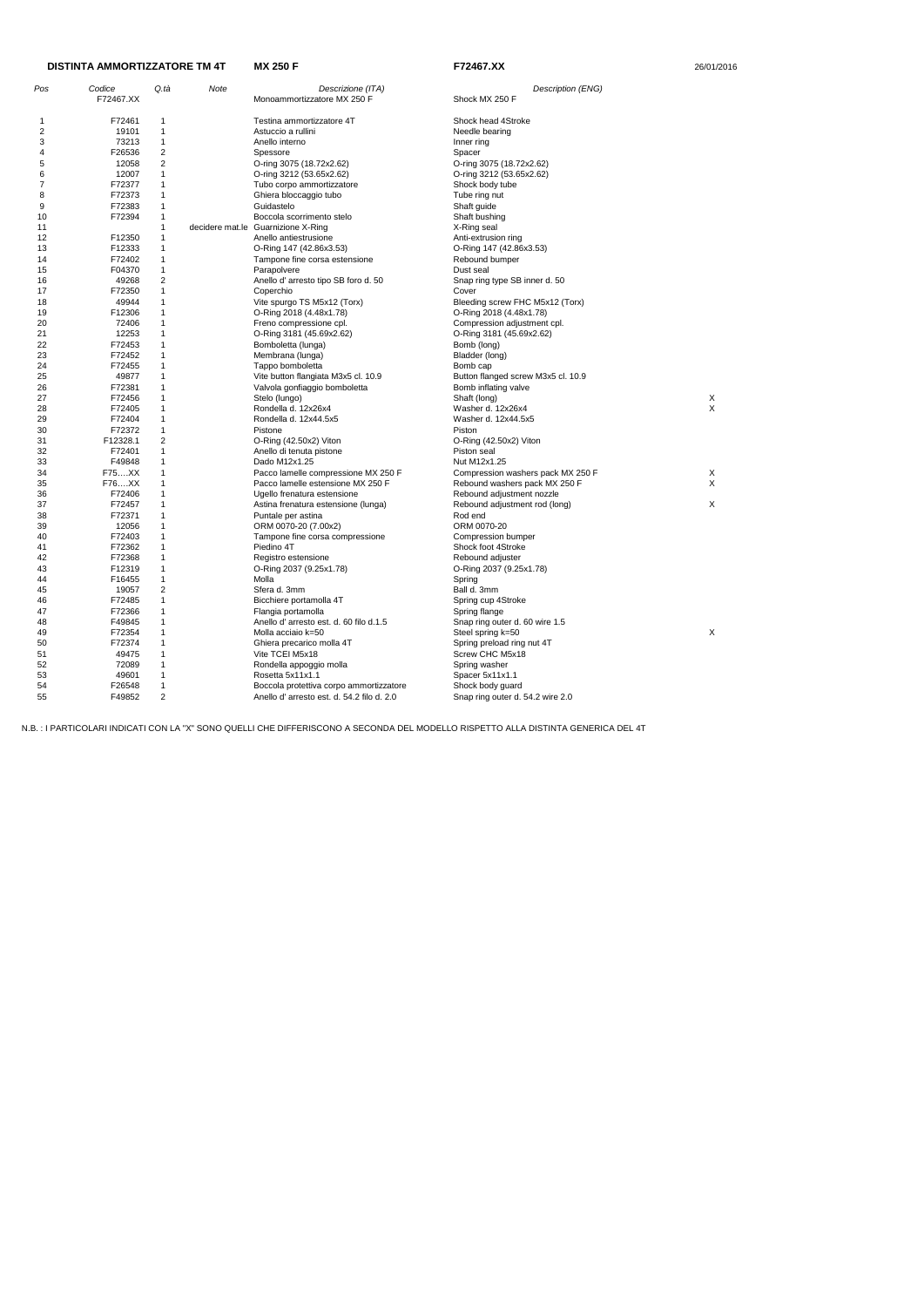| Pos | Codice    | Q.tà           | Note | Descrizione (ITA)                         | Description (ENG)                       |   |
|-----|-----------|----------------|------|-------------------------------------------|-----------------------------------------|---|
|     | F72469.XX |                |      | Monoammortizzatore MX 450 / 530 F         | Shock MX 450 / 530 F                    |   |
| -1  | F72461    | 1              |      | Testina ammortizzatore 4T                 | Shock head 4Stroke                      |   |
| 2   | 19101     | 1              |      | Astuccio a rullini                        | Needle bearing                          |   |
| 3   | 73213     | 1              |      | Anello interno                            | Inner ring                              |   |
| 4   | F26536    | 2              |      | Spessore                                  | Spacer                                  |   |
| 5   | 12058     | $\overline{2}$ |      | O-ring 3075 (18.72x2.62)                  | O-ring 3075 (18.72x2.62)                |   |
| 6   | 12007     | 1              |      | O-ring 3212 (53.65x2.62)                  | O-ring 3212 (53.65x2.62)                |   |
| 7   | F72377    | 1              |      | Tubo corpo ammortizzatore                 | Shock body tube                         |   |
| 8   | F72373    | 1              |      | Ghiera bloccaggio tubo                    | Tube ring nut                           |   |
| 9   | F72383    | 1              |      | Guidastelo                                | Shaft guide                             |   |
| 10  | F72394    | 1              |      | Boccola scorrimento stelo                 | Shaft bushing                           |   |
| 11  | F12329    | 1              |      | Guarnizione X-Ring                        | X-Ring seal                             |   |
| 12  | F12350    | 1              |      | Anello antiestrusione                     | Anti-extrusion ring                     |   |
| 13  | F12333    | 1              |      | O-Ring 147 (42.86x3.53)                   | O-Ring 147 (42.86x3.53)                 |   |
| 14  | F72402    | 1              |      | Tampone fine corsa estensione             | Rebound bumper                          |   |
| 15  | F04370    | 1              |      | Parapolvere                               | Dust seal                               |   |
| 16  | 49268     | $\overline{2}$ |      | Anello d' arresto tipo SB foro d. 50      | Snap ring type SB inner d. 50           |   |
| 17  | F72350    | 1              |      | Coperchio                                 | Cover                                   |   |
| 18  | 49944     | 1              |      | Vite spurgo TS M5x12 (Torx)               | Bleeding screw FHC M5x12 (Torx)         |   |
| 19  | F12306    | 1              |      | O-Ring 2018 (4.48x1.78)                   | O-Ring 2018 (4.48x1.78)                 |   |
| 20  | 72406     | 1              |      | Freno compressione cpl.                   | Compression adjustment cpl.             |   |
| 21  | 12253     | 1              |      | O-Ring 3181 (45.69x2.62)                  | O-Ring 3181 (45.69x2.62)                |   |
| 22  | F72453    | 1              |      | Bomboletta (lunga)                        | Bomb (long)                             |   |
| 23  | F72452    | 1              |      | Membrana (lunga)                          | Bladder (long)                          |   |
| 24  | F72455    | 1              |      | Tappo bomboletta                          | Bomb cap                                |   |
| 25  | 49877     | 1              |      | Vite button flangiata M3x5 cl. 10.9       | Button flanged screw M3x5 cl. 10.9      |   |
| 26  | F72381    | 1              |      | Valvola gonfiaggio bomboletta             | Bomb inflating valve                    |   |
| 27  | F72456    | 1              |      | Stelo (lungo)                             | Shaft (long)                            | X |
| 28  | F72405    | 1              |      | Rondella d. 12x26x4                       | Washer d. 12x26x4                       | X |
| 29  | F72404    | 1              |      | Rondella d. 12x44.5x5                     | Washer d. 12x44.5x5                     |   |
| 30  | F72372    | 1              |      | Pistone                                   | Piston                                  |   |
| 31  | F12328.1  | $\overline{2}$ |      | O-Ring (42.50x2) Viton                    | O-Ring (42.50x2) Viton                  |   |
| 32  | F72401    | 1              |      | Anello di tenuta pistone                  | Piston seal                             |   |
| 33  | F49848    | 1              |      | Dado M12x1.25                             | Nut M12x1.25                            |   |
| 34  | F75XX     | 1              |      | Pacco lam. compr. MX 450 / 530 F          | Compression washers pack MX 450 / 530 F | X |
| 35  | F76XX     | 1              |      | Pacco lam. estens. MX 450 / 530 F         | Rebound washers pack MX 450 / 530 F     | X |
| 36  | F72406    | 1              |      | Ugello frenatura estensione               | Rebound adjustment nozzle               |   |
| 37  | F72457    | 1              |      | Astina frenatura estensione (lunga)       | Rebound adjustment rod (long)           | X |
| 38  | F72371    | 1              |      | Puntale per astina                        | Rod end                                 |   |
| 39  | 12056     | 1              |      | ORM 0070-20 (7.00x2)                      | ORM 0070-20                             |   |
| 40  | F72403    | 1              |      | Tampone fine corsa compressione           | Compression bumper                      |   |
| 41  | F72362    | 1              |      | Piedino 4T                                | Shock foot 4Stroke                      |   |
| 42  | F72368    | 1              |      | Registro estensione                       | Rebound adjuster                        |   |
| 43  | F12319    | 1              |      | O-Ring 2037 (9.25x1.78)                   | O-Ring 2037 (9.25x1.78)                 |   |
| 44  | F16455    | 1              |      | Molla                                     | Spring                                  |   |
| 45  | 19057     | 2              |      | Sfera d. 3mm                              | Ball d. 3mm                             |   |
| 46  | F72485    | 1              |      | Bicchiere portamolla 4T                   | Spring cup 4Stroke                      |   |
| 47  | F72366    | 1              |      | Flangia portamolla                        | Spring flange                           |   |
| 48  | F49845    | 1              |      | Anello d'arresto est. d. 60 filo d.1.5    | Snap ring outer d. 60 wire 1.5          |   |
| 49  | F72355    | 1              |      | Molla acciaio k=52                        | Steel spring k=52                       | X |
| 50  | F72374    | 1              |      | Ghiera precarico molla 4T                 | Spring preload ring nut 4T              |   |
| 51  | 49475     | 1              |      | Vite TCEI M5x18                           | Screw CHC M5x18                         |   |
| 52  | 72089     | 1              |      | Rondella appoggio molla                   | Spring washer                           |   |
| 53  | 49601     | 1              |      | Rosetta 5x11x1.1                          | Spacer 5x11x1.1                         |   |
| 54  | F26548    | 1              |      | Boccola protettiva corpo ammortizzatore   | Shock body guard                        |   |
| 55  | F49852    | $\overline{2}$ |      | Anello d'arresto est. d. 54.2 filo d. 2.0 | Snap ring outer d. 54.2 wire 2.0        |   |

#### **MX 450 / 530 F F72469.XX** 26/01/2016 **DISTINTA AMMORTIZZATORE TM 4T**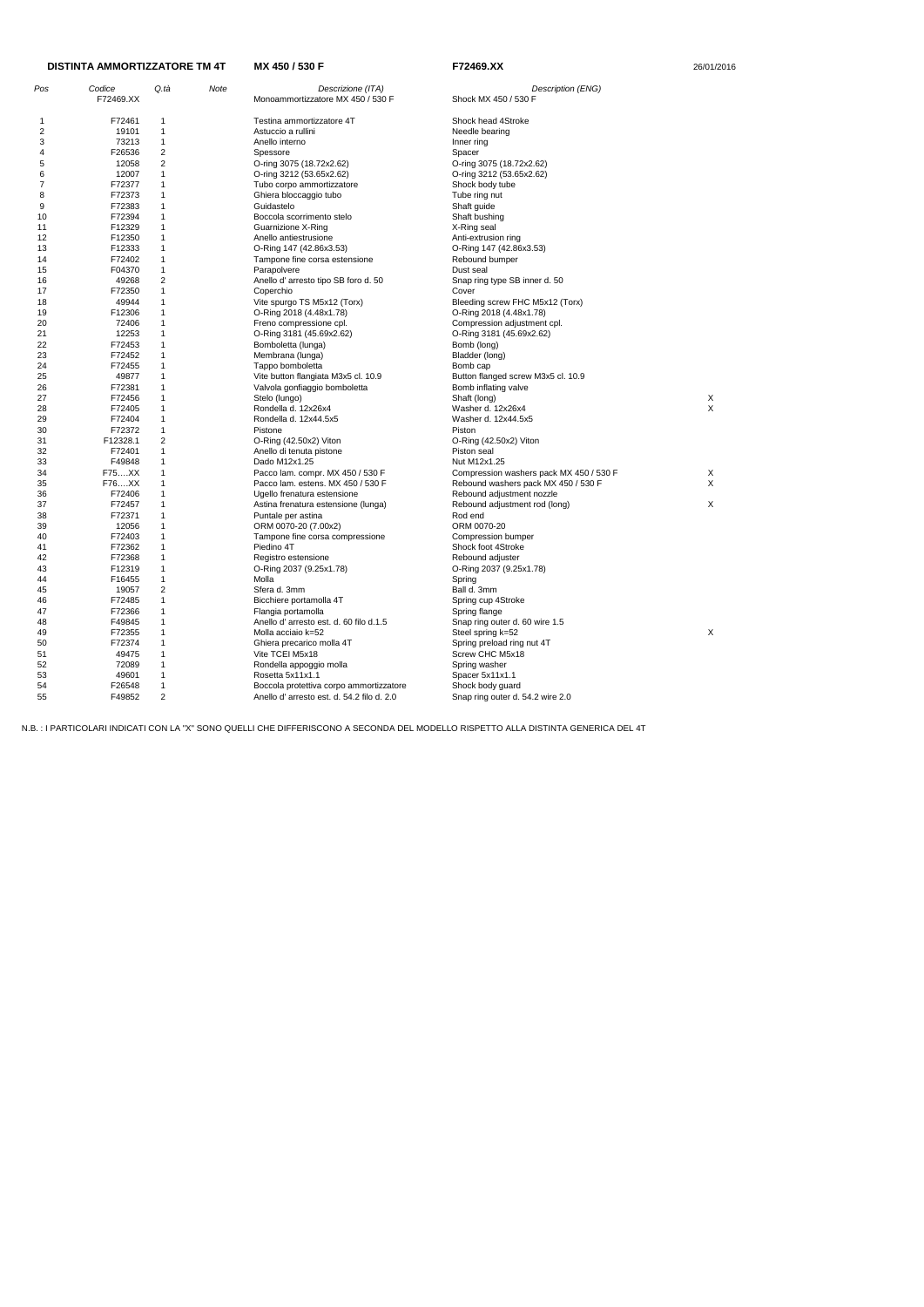| Pos | Codice<br>F72486.XX | Q.tà           | Note | Descrizione (ITA)<br>Monoammortizzatore SMX 250 F Link std. | Description (ENG)<br>Shock SMX 250 F Link std. |   |
|-----|---------------------|----------------|------|-------------------------------------------------------------|------------------------------------------------|---|
| -1  | F72461              | $\mathbf 1$    |      | Testina ammortizzatore 4T                                   | Shock head 4Stroke                             |   |
| 2   | 19101               | $\mathbf{1}$   |      | Astuccio a rullini                                          | Needle bearing                                 |   |
| 3   | 73213               | 1              |      | Anello interno                                              | Inner ring                                     |   |
| 4   | F26536              | $\overline{2}$ |      | Spessore                                                    | Spacer                                         |   |
| 5   | 12058               | 2              |      | O-ring 3075 (18.72x2.62)                                    | O-ring 3075 (18.72x2.62)                       |   |
| 6   | 12007               | $\mathbf{1}$   |      | O-ring 3212 (53.65x2.62)                                    | O-ring 3212 (53.65x2.62)                       |   |
| 7   | F72377              | $\mathbf{1}$   |      | Tubo corpo ammortizzatore                                   | Shock body tube                                |   |
| 8   | F72373              | 1              |      | Ghiera bloccaggio tubo                                      | Tube ring nut                                  |   |
| 9   | F72383              | $\mathbf{1}$   |      | Guidastelo                                                  | Shaft guide                                    |   |
| 10  | F72394              | 1              |      | Boccola scorrimento stelo                                   | Shaft bushing                                  |   |
| 11  | F12329              | 1              |      | Guarnizione X-Ring                                          | X-Ring seal                                    |   |
| 12  | F12350              | $\mathbf{1}$   |      | Anello antiestrusione                                       | Anti-extrusion ring                            |   |
| 13  | F12333              | $\mathbf 1$    |      | O-Ring 147 (42.86x3.53)                                     | O-Ring 147 (42.86x3.53)                        |   |
| 14  | F72402              | $\mathbf{1}$   |      | Tampone fine corsa estensione                               | Rebound bumper                                 |   |
| 15  | F04370              | 1              |      | Parapolvere                                                 | Dust seal                                      |   |
| 16  | 49268               | $\overline{c}$ |      | Anello d' arresto tipo SB foro d. 50                        | Snap ring type SB inner d. 50                  |   |
| 17  | F72350              | $\mathbf{1}$   |      | Coperchio                                                   | Cover                                          |   |
| 18  | 49944               | 1              |      | Vite spurgo TS M5x12 (Torx)                                 | Bleeding screw FHC M5x12 (Torx)                |   |
| 19  | F12306              | $\mathbf{1}$   |      | O-Ring 2018 (4.48x1.78)                                     | O-Ring 2018 (4.48x1.78)                        |   |
| 20  | 72406               | $\mathbf 1$    |      | Freno compressione cpl.                                     | Compression adjustment cpl.                    |   |
| 21  | 12253               | 1              |      | O-Ring 3181 (45.69x2.62)                                    | O-Ring 3181 (45.69x2.62)                       |   |
| 22  | F72453              | $\mathbf{1}$   |      | Bomboletta (lunga)                                          | Bomb (long)                                    |   |
| 23  | F72452              | 1              |      | Membrana (lunga)                                            | Bladder (long)                                 |   |
| 24  | F72455              | 1              |      | Tappo bomboletta                                            | Bomb cap                                       |   |
| 25  | 49877               | $\mathbf{1}$   |      | Vite button flangiata M3x5 cl. 10.9                         | Button flanged screw M3x5 cl. 10.9             |   |
| 26  | F72381              | 1              |      | Valvola gonfiaggio bomboletta                               | Bomb inflating valve                           |   |
| 27  | F72369              | $\mathbf{1}$   |      | Stelo (corto)                                               | Shaft (short)                                  | Х |
| 28  | F72497              | $\mathbf{1}$   |      | Rondella d. 12x30x4                                         | Washer d. 12x30x4                              | X |
| 29  | F72404              | 1              |      | Rondella d. 12x44.5x5                                       | Washer d. 12x44.5x5                            |   |
| 30  | F72372              | $\mathbf{1}$   |      | Pistone                                                     | Piston                                         |   |
| 31  | F12328.1            | $\overline{2}$ |      | O-Ring (42.50x2) Viton                                      | O-Ring (42.50x2) Viton                         |   |
| 32  | F72401              | 1              |      | Anello di tenuta pistone                                    | Piston seal                                    |   |
| 33  | F49848              | 1              |      | Dado M12x1.25                                               | Nut M12x1.25                                   |   |
| 34  | F75XX               | $\mathbf 1$    |      | Pacco lamelle compr. SMX 250 F Link std.                    | Compression washers pack SMX 250 F Link std.   | Х |
| 35  | F76XX               | $\mathbf{1}$   |      | Pacco lamelle estens. SMX 250 F Link std.                   | Rebound washers pack SMX 250 F Link std.       | X |
| 36  | F72406              | 1              |      | Ugello frenatura estensione                                 | Rebound adjustment nozzle                      |   |
| 37  | F72370              | 1              |      | Astina frenatura estensione (corta)                         | Rebound adjustment rod (short)                 | X |
| 38  | F72371              | $\mathbf{1}$   |      | Puntale per astina                                          | Rod end                                        |   |
| 39  | 12056               | 1              |      | ORM 0070-20 (7.00x2)                                        | ORM 0070-20                                    |   |
| 40  | F72403              |                |      | Tampone fine corsa compressione                             | Compression bumper                             |   |
| 41  | F72362              | 1              |      | Piedino 4T                                                  | Shock foot 4Stroke                             |   |
| 42  | F72368              | $\mathbf 1$    |      | Registro estensione                                         | Rebound adjuster                               |   |
| 43  | F12319              | 1              |      | O-Ring 2037 (9.25x1.78)                                     | O-Ring 2037 (9.25x1.78)                        |   |
| 44  | F16455              | 1              |      | Molla                                                       | Spring                                         |   |
| 45  | 19057               | 2              |      | Sfera d. 3mm                                                | Ball d. 3mm                                    |   |
| 46  | F72485              | $\mathbf{1}$   |      | Bicchiere portamolla 4T                                     | Spring cup 4Stroke                             |   |
| 47  | F72366              | 1              |      | Flangia portamolla                                          | Spring flange                                  |   |
| 48  | F49845              | 1              |      | Anello d'arresto est. d. 60 filo d.1.5                      | Snap ring outer d. 60 wire 1.5                 |   |
| 49  | F72399              | 1              |      | Molla acciaio k=56                                          | Steel spring k=56                              | X |
| 50  | F72374              | 1              |      | Ghiera precarico molla 4T                                   | Spring preload ring nut 4T                     |   |
| 51  | 49475               | $\mathbf{1}$   |      | Vite TCEI M5x18                                             | Screw CHC M5x18                                |   |
| 52  | 72089               | $\mathbf{1}$   |      | Rondella appoggio molla                                     | Spring washer                                  |   |
| 53  | 49601               | 1              |      | Rosetta 5x11x1.1                                            | Spacer 5x11x1.1                                |   |
| 54  | F26548              | $\mathbf{1}$   |      | Boccola protettiva corpo ammortizzatore                     | Shock body guard                               |   |
| 55  | F49852              | 2              |      | Anello d' arresto est. d. 54.2 filo d. 2.0                  | Snap ring outer d. 54.2 wire 2.0               |   |
| 56  | F26612              | $\mathbf{1}$   |      | Distanziale mm. 7                                           | Spacer mm. 7                                   | X |
|     |                     |                |      |                                                             |                                                |   |

### **DISTINTA AMMORTIZZATORE TM 4T**

**SMX 250 F Link std. F72486.XX EXECUTE: F72486.XX** 26/01/2016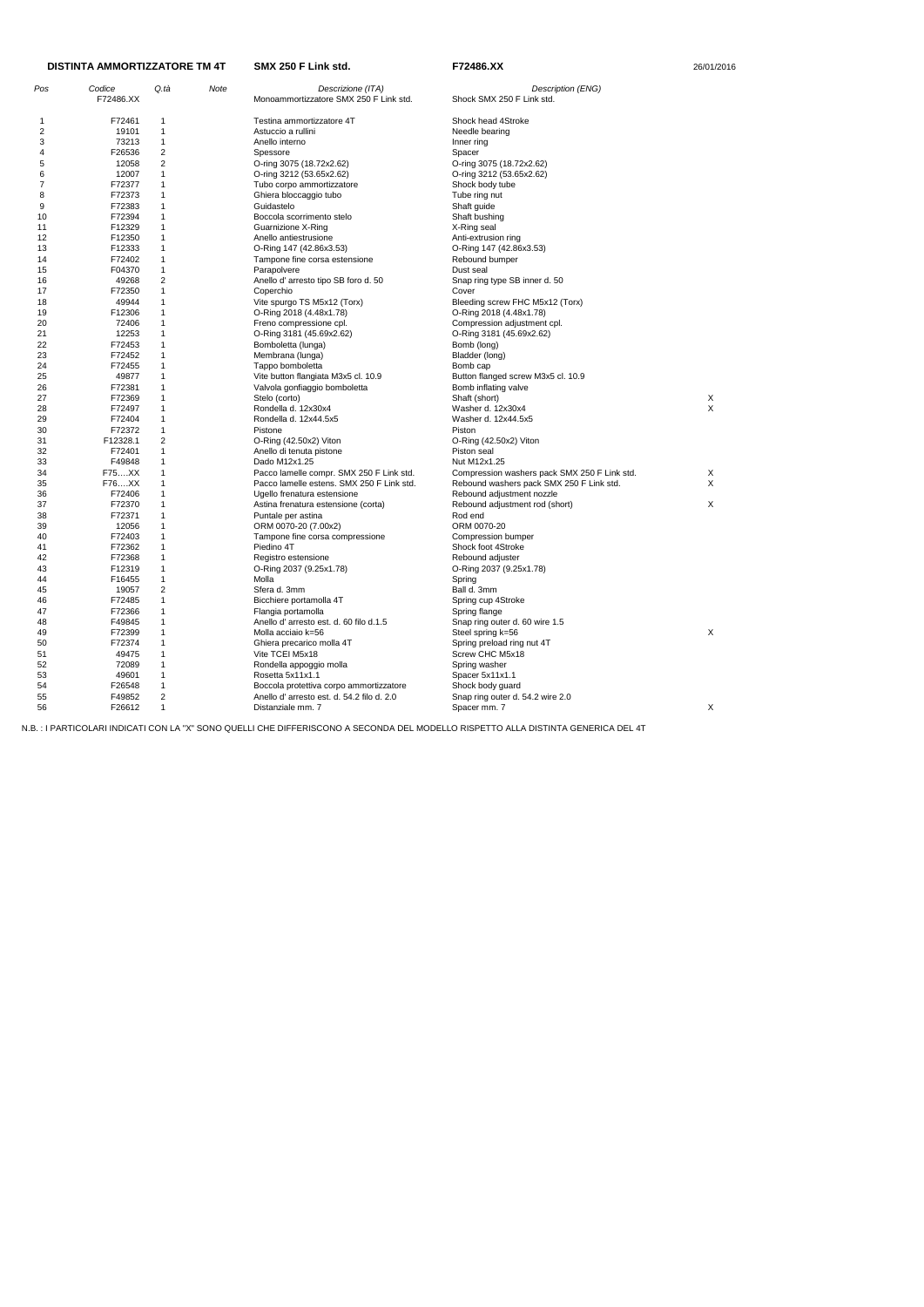| Pos | Codice<br>F72496.XX | Q.tà           | Note | Descrizione (ITA)<br>Monoammortizzatore SMX 250 F Link CNC | Description (ENG)<br>Shock SMX 250 F Link CNC |   |
|-----|---------------------|----------------|------|------------------------------------------------------------|-----------------------------------------------|---|
| 1   | F72461              | -1             |      | Testina ammortizzatore 4T                                  | Shock head 4Stroke                            |   |
| 2   | 19101               | $\mathbf{1}$   |      | Astuccio a rullini                                         | Needle bearing                                |   |
| 3   | 73213               | $\mathbf{1}$   |      | Anello interno                                             | Inner ring                                    |   |
| 4   | F26536              | $\overline{c}$ |      | Spessore                                                   | Spacer                                        |   |
| 5   | 12058               | $\overline{c}$ |      | O-ring 3075 (18.72x2.62)                                   | O-ring 3075 (18.72x2.62)                      |   |
| 6   | 12007               | $\mathbf{1}$   |      | O-ring 3212 (53.65x2.62)                                   | O-ring 3212 (53.65x2.62)                      |   |
| 7   | F72377              | $\mathbf{1}$   |      | Tubo corpo ammortizzatore                                  | Shock body tube                               |   |
| 8   | F72373              | 1              |      |                                                            |                                               |   |
|     |                     | $\overline{1}$ |      | Ghiera bloccaggio tubo                                     | Tube ring nut                                 |   |
| 9   | F72383              |                |      | Guidastelo                                                 | Shaft guide                                   |   |
| 10  | F72394              | 1              |      | Boccola scorrimento stelo                                  | Shaft bushing                                 |   |
| 11  | F12329              | $\mathbf{1}$   |      | Guarnizione X-Ring                                         | X-Ring seal                                   |   |
| 12  | F12350              | $\mathbf{1}$   |      | Anello antiestrusione                                      | Anti-extrusion ring                           |   |
| 13  | F12333              | 1              |      | O-Ring 147 (42.86x3.53)                                    | O-Ring 147 (42.86x3.53)                       |   |
| 14  | F72402              | $\mathbf{1}$   |      | Tampone fine corsa estensione                              | Rebound bumper                                |   |
| 15  | F04370              | $\mathbf{1}$   |      | Parapolvere                                                | Dust seal                                     |   |
| 16  | 49268               | 2              |      | Anello d' arresto tipo SB foro d. 50                       | Snap ring type SB inner d. 50                 |   |
| 17  | F72350              | $\mathbf{1}$   |      | Coperchio                                                  | Cover                                         |   |
| 18  | 49944               | 1              |      | Vite spurgo TS M5x12 (Torx)                                | Bleeding screw FHC M5x12 (Torx)               |   |
| 19  | F12306              | $\mathbf{1}$   |      | O-Ring 2018 (4.48x1.78)                                    | O-Ring 2018 (4.48x1.78)                       |   |
| 20  | 72406               | 1              |      | Freno compressione cpl.                                    | Compression adjustment cpl.                   |   |
| 21  | 12253               | 1              |      | O-Ring 3181 (45.69x2.62)                                   | O-Ring 3181 (45.69x2.62)                      |   |
| 22  | F72453              | $\mathbf 1$    |      | Bomboletta (lunga)                                         | Bomb (long)                                   |   |
| 23  | F72452              | 1              |      | Membrana (lunga)                                           | Bladder (long)                                |   |
|     |                     |                |      |                                                            |                                               |   |
| 24  | F72455              | 1              |      | Tappo bomboletta                                           | Bomb cap                                      |   |
| 25  | 49877               | 1              |      | Vite button flangiata M3x5 cl. 10.9                        | Button flanged screw M3x5 cl. 10.9            |   |
| 26  | F72381              | -1             |      | Valvola gonfiaggio bomboletta                              | Bomb inflating valve                          |   |
| 27  | F72369              | $\mathbf{1}$   |      | Stelo (corto)                                              | Shaft (short)                                 | Х |
| 28  | F72497              | 1              |      | Rondella d. 12x30x4                                        | Washer d. 12x30x4                             | X |
| 29  | F72404              | 1              |      | Rondella d. 12x44.5x5                                      | Washer d. 12x44.5x5                           |   |
| 30  | F72372              | $\mathbf{1}$   |      | Pistone                                                    | Piston                                        |   |
| 31  | F12328.1            | 2              |      | O-Ring (42.50x2) Viton                                     | O-Ring (42.50x2) Viton                        |   |
| 32  | F72401              | $\mathbf{1}$   |      | Anello di tenuta pistone                                   | Piston seal                                   |   |
| 33  | F49848              | $\mathbf{1}$   |      | Dado M12x1.25                                              | Nut M12x1.25                                  |   |
| 34  | F75XX               | 1              |      | Pacco lamelle compr. SMX 250 F Link CNC                    | Compression washers pack SMX 250 F Link CNC   | Х |
| 35  | F76XX               | $\mathbf{1}$   |      | Pacco lamelle estens. SMX 250 F Link CNC                   | Rebound washers pack SMX 250 F Link CNC       | X |
| 36  | F72406              | 1              |      | Ugello frenatura estensione                                | Rebound adjustment nozzle                     |   |
| 37  | F72370              | 1              |      | Astina frenatura estensione (corta)                        | Rebound adjustment rod (short)                | Χ |
| 38  | F72371              | $\mathbf{1}$   |      | Puntale per astina                                         | Rod end                                       |   |
| 39  | 12056               | 1              |      | ORM 0070-20 (7.00x2)                                       | ORM 0070-20                                   |   |
|     |                     | 1              |      |                                                            |                                               |   |
| 40  | F72403              |                |      | Tampone fine corsa compressione                            | Compression bumper                            |   |
| 41  | F72362              |                |      | Piedino 4T                                                 | Shock foot 4Stroke                            |   |
| 42  | F72368              | 1              |      | Registro estensione                                        | Rebound adjuster                              |   |
| 43  | F12319              | 1              |      | O-Ring 2037 (9.25x1.78)                                    | O-Ring 2037 (9.25x1.78)                       |   |
| 44  | F16455              | $\mathbf{1}$   |      | Molla                                                      | Spring                                        |   |
| 45  | 19057               | 2              |      | Sfera d. 3mm                                               | Ball d. 3mm                                   |   |
| 46  | F72485              | $\mathbf{1}$   |      | Bicchiere portamolla 4T                                    | Spring cup 4Stroke                            |   |
| 47  | F72366              | 1              |      | Flangia portamolla                                         | Spring flange                                 |   |
| 48  | F49845              |                |      | Anello d'arresto est. d. 60 filo d.1.5                     | Snap ring outer d. 60 wire 1.5                |   |
| 49  | F72355              | 1              |      | Molla acciaio k=52                                         | Steel spring k=52                             | X |
| 50  | F72374              | 1              |      | Ghiera precarico molla 4T                                  | Spring preload ring nut 4T                    |   |
| 51  | 49475               | 1              |      | Vite TCEI M5x18                                            | Screw CHC M5x18                               |   |
| 52  | 72089               | 1              |      | Rondella appoggio molla                                    | Spring washer                                 |   |
| 53  | 49601               | 1              |      | Rosetta 5x11x1.1                                           | Spacer 5x11x1.1                               |   |
| 54  | F26548              | $\mathbf{1}$   |      | Boccola protettiva corpo ammortizzatore                    | Shock body guard                              |   |
|     |                     |                |      | Anello d'arresto est. d. 54.2 filo d. 2.0                  |                                               |   |
| 55  | F49852              | 2              |      |                                                            | Snap ring outer d. 54.2 wire 2.0              |   |
| 56  | F26610              | $\mathbf{1}$   |      | Distanziale mm. 2                                          | Spacer mm. 2                                  | X |

# **DISTINTA AMMORTIZZATORE TM 4T**

**SMX 250 F Link CNC F72496.XX F72496.XX** 26/01/2016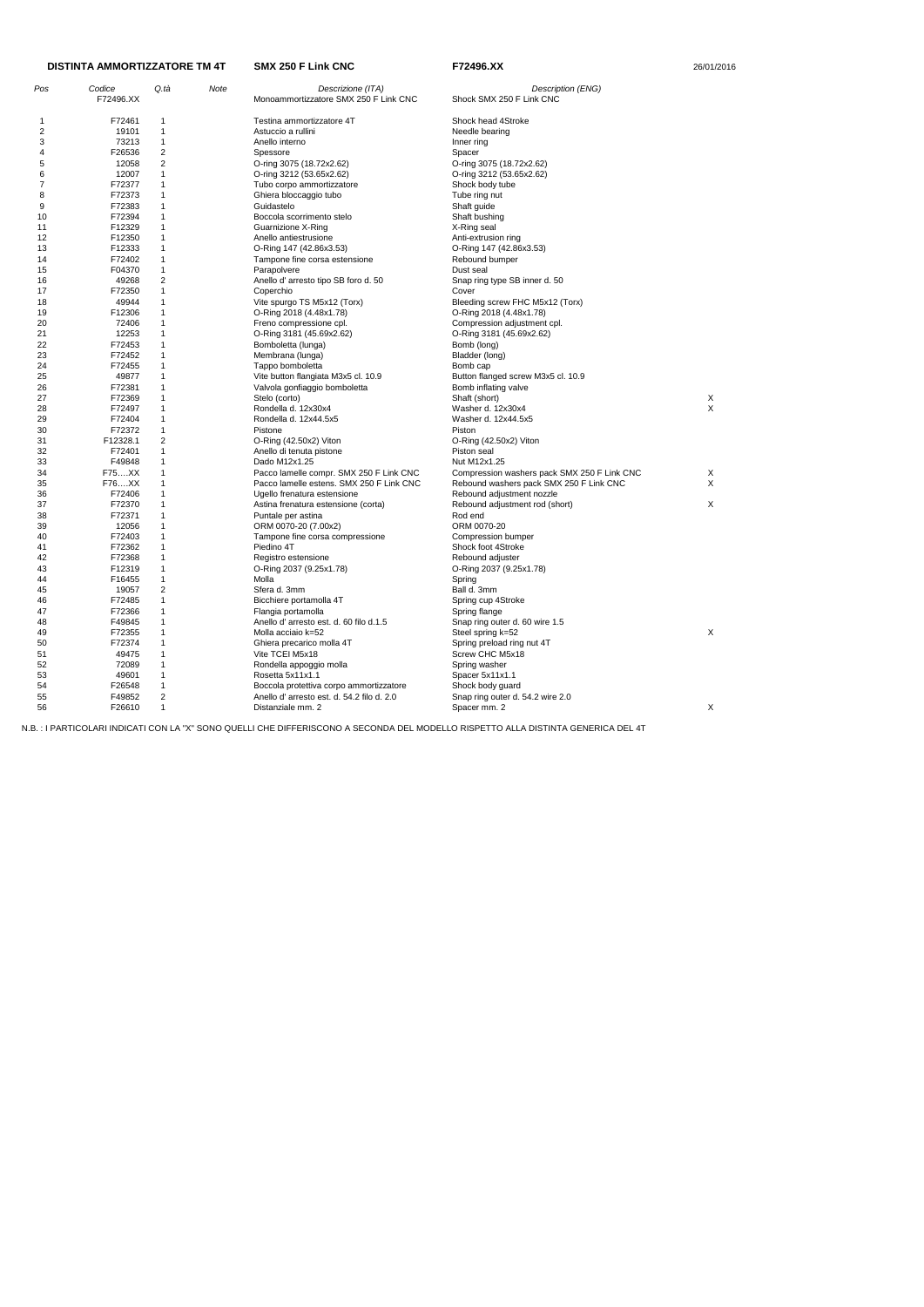|     | <b>DISTINTA AMMORTIZZATORE TM 4T</b> |                |      | SMX 450 / 530 F Link std.                                    | F72465.XX                                          | 26/01/2016 |  |
|-----|--------------------------------------|----------------|------|--------------------------------------------------------------|----------------------------------------------------|------------|--|
| Pos | Codice                               | Q.tà           | Note | Descrizione (ITA)                                            | Description (ENG)                                  |            |  |
|     | F72465.XX                            |                |      | Monoammortizzatore SMX 450 / 530 F Link std.                 | Shock SMX 450 / 530 F Link std.                    |            |  |
| -1  | F72461                               | 1              |      | Testina ammortizzatore 4T                                    | Shock head 4Stroke                                 |            |  |
| 2   | 19101                                | 1              |      | Astuccio a rullini                                           | Needle bearing                                     |            |  |
| 3   | 73213                                | 1              |      | Anello interno                                               | Inner ring                                         |            |  |
| 4   | F26536                               | $\overline{c}$ |      | Spessore                                                     | Spacer                                             |            |  |
| 5   | 12058                                | $\overline{c}$ |      | O-ring 3075 (18.72x2.62)                                     | O-ring 3075 (18.72x2.62)                           |            |  |
| 6   | 12007                                | 1              |      | O-ring 3212 (53.65x2.62)                                     | O-ring 3212 (53.65x2.62)                           |            |  |
| 7   | F72377                               | 1              |      | Tubo corpo ammortizzatore                                    | Shock body tube                                    |            |  |
| 8   | F72373                               | 1              |      | Ghiera bloccaggio tubo                                       | Tube ring nut                                      |            |  |
| 9   | F72383                               | 1              |      | Guidastelo                                                   | Shaft guide                                        |            |  |
| 10  | F72394                               | 1              |      | Boccola scorrimento stelo                                    | Shaft bushing                                      |            |  |
| 11  | F12329                               | 1              |      | Guarnizione X-Ring                                           | X-Ring seal                                        |            |  |
| 12  | F12350                               | 1              |      | Anello antiestrusione                                        | Anti-extrusion ring                                |            |  |
| 13  | F12333                               | 1              |      | O-Ring 147 (42.86x3.53)                                      | O-Ring 147 (42.86x3.53)                            |            |  |
| 14  | F72402                               | 1              |      |                                                              | Rebound bumper                                     |            |  |
|     | F04370                               | 1              |      | Tampone fine corsa estensione                                | Dust seal                                          |            |  |
| 15  |                                      |                |      | Parapolvere                                                  |                                                    |            |  |
| 16  | 49268                                | $\overline{c}$ |      | Anello d' arresto tipo SB foro d. 50                         | Snap ring type SB inner d. 50                      |            |  |
| 17  | F72350                               | 1              |      | Coperchio                                                    | Cover                                              |            |  |
| 18  | 49944                                | 1              |      | Vite spurgo TS M5x12 (Torx)                                  | Bleeding screw FHC M5x12 (Torx)                    |            |  |
| 19  | F12306                               | 1              |      | O-Ring 2018 (4.48x1.78)                                      | O-Ring 2018 (4.48x1.78)                            |            |  |
| 20  | 72406                                | 1              |      | Freno compressione cpl.                                      | Compression adjustment cpl.                        |            |  |
| 21  | 12253                                | 1              |      | O-Ring 3181 (45.69x2.62)                                     | O-Ring 3181 (45.69x2.62)                           |            |  |
| 22  | F72453                               | 1              |      | Bomboletta (lunga)                                           | Bomb (long)                                        |            |  |
| 23  | F72452                               | 1              |      | Membrana (lunga)                                             | Bladder (long)                                     |            |  |
| 24  | F72455                               | 1              |      | Tappo bomboletta                                             | Bomb cap                                           |            |  |
| 25  | 49877                                | 1              |      | Vite button flangiata M3x5 cl. 10.9                          | Button flanged screw M3x5 cl. 10.9                 |            |  |
| 26  | F72381                               | 1              |      | Valvola gonfiaggio bomboletta                                | Bomb inflating valve                               |            |  |
| 27  | F72369                               | 1              |      | Stelo (corto)                                                | Shaft (short)                                      | Х          |  |
| 28  | F72497                               | 1              |      | Rondella d. 12x30x4                                          | Washer d. 12x30x4                                  | X          |  |
| 29  | F72404                               | 1              |      | Rondella d. 12x44.5x5                                        | Washer d. 12x44.5x5                                |            |  |
| 30  | F72372                               | 1              |      | Pistone                                                      | Piston                                             |            |  |
| 31  | F12328.1                             | 2              |      | $O-Ring (42.50x2)$ Viton                                     | O-Ring (42.50x2) Viton                             |            |  |
| 32  | F72401                               | 1              |      | Anello di tenuta pistone                                     | Piston seal                                        |            |  |
| 33  | F49848                               | 1              |      | Dado M12x1.25                                                | Nut M12x1.25                                       |            |  |
| 34  | F75XX                                | 1              |      | Pacco lam. compr. SMX 450 / 530 F Link std.                  | Compression washers pack SMX 450 / 530 F Link std. | Х          |  |
| 35  | F76XX                                | 1              |      | Pacco lam. estens. SMX 450 / 530 F Link std.                 | Rebound washers pack SMX 450 / 530 F Link std.     | X          |  |
| 36  | F72406                               | 1              |      | Ugello frenatura estensione                                  | Rebound adjustment nozzle                          |            |  |
| 37  | F72370                               | 1              |      | Astina frenatura estensione (corta)                          | Rebound adjustment rod (short)                     | X          |  |
| 38  | F72371                               | $\mathbf 1$    |      | Puntale per astina                                           | Rod end                                            |            |  |
| 39  | 12056                                |                |      | ORM 0070-20 (7.00x2)                                         | ORM 0070-20                                        |            |  |
| 40  | F72403                               |                |      | Tampone fine corsa compressione                              | Compression bumper                                 |            |  |
| 41  | F72362                               |                |      | Piedino 4T                                                   | Shock foot 4Stroke                                 |            |  |
| 42  | F72368                               | $\mathbf 1$    |      | Registro estensione                                          | Rebound adjuster                                   |            |  |
| 43  | F12319                               | 1              |      | O-Ring 2037 (9.25x1.78)                                      | O-Ring 2037 (9.25x1.78)                            |            |  |
| 44  | F16455                               | 1              |      | Molla                                                        | Spring                                             |            |  |
| 45  | 19057                                | 2              |      | Sfera d. 3mm                                                 | Ball d. 3mm                                        |            |  |
| 46  | F72485                               | 1              |      | Bicchiere portamolla 4T                                      | Spring cup 4Stroke                                 |            |  |
| 47  | F72366                               | 1              |      |                                                              |                                                    |            |  |
|     | F49845                               | 1              |      | Flangia portamolla<br>Anello d'arresto est. d. 60 filo d.1.5 | Spring flange<br>Snap ring outer d. 60 wire 1.5    |            |  |
| 48  |                                      |                |      |                                                              |                                                    |            |  |
| 49  | F72458                               | 1              |      | Molla acciaio k=58                                           | Steel spring k=58                                  | X          |  |
| 50  | F72374                               | 1              |      | Ghiera precarico molla 4T                                    | Spring preload ring nut 4T                         |            |  |
| 51  | 49475                                | 1              |      | Vite TCEI M5x18                                              | Screw CHC M5x18                                    |            |  |
| 52  | 72089                                | 1              |      | Rondella appoggio molla                                      | Spring washer                                      |            |  |
| 53  | 49601                                | 1              |      | Rosetta 5x11x1.1                                             | Spacer 5x11x1.1                                    |            |  |
| 54  | F26548                               | 1              |      | Boccola protettiva corpo ammortizzatore                      | Shock body guard                                   |            |  |
| 55  | F49852                               | 2              |      | Anello d'arresto est. d. 54.2 filo d. 2.0                    | Snap ring outer d. 54.2 wire 2.0                   |            |  |
| 56  | F26612                               | $\mathbf{1}$   |      | Distanziale mm. 7                                            | Spacer mm. 7                                       | X          |  |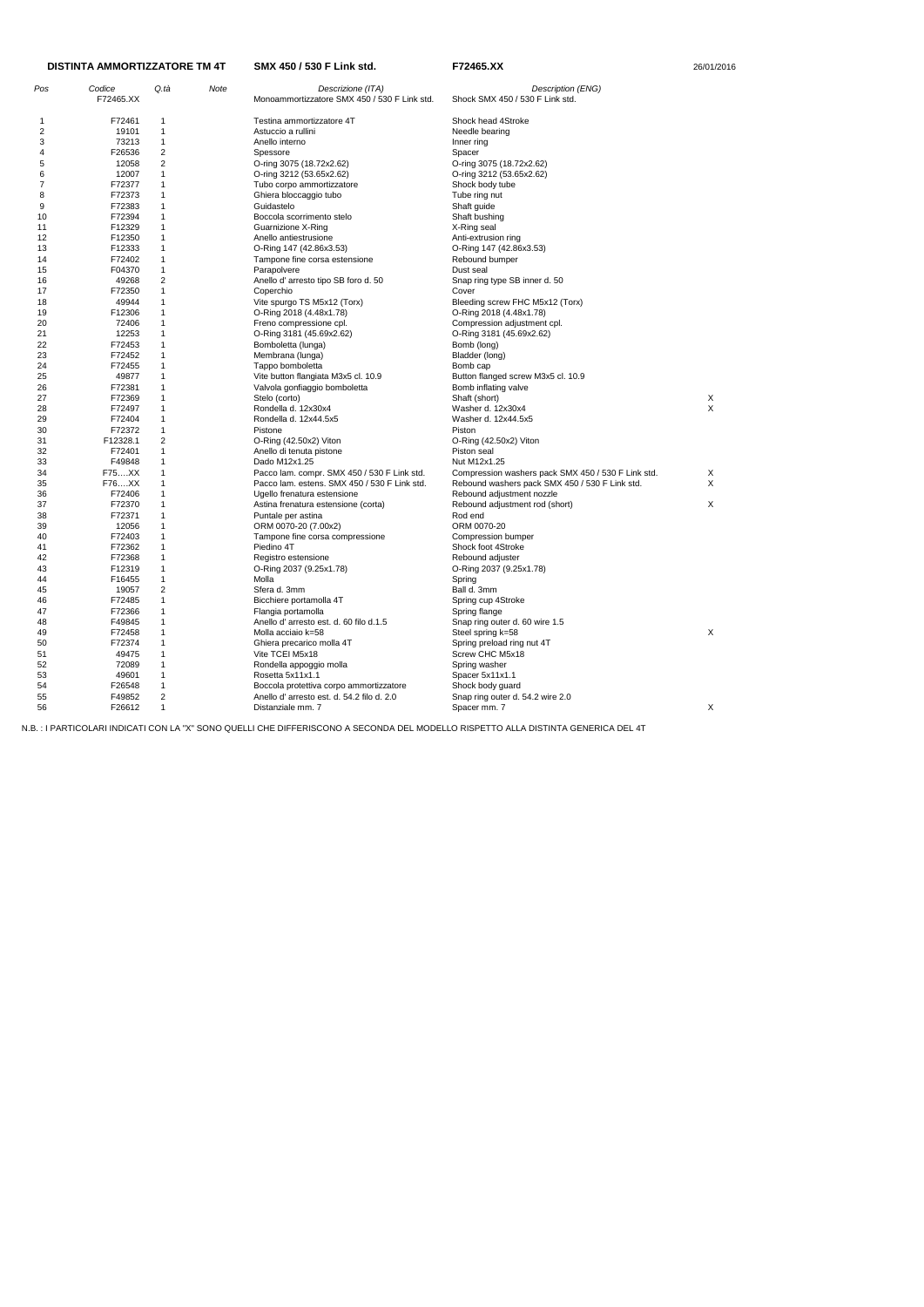|     | <b>DISTINTA AMMORTIZZATORE TM 4T</b> |                |      | <b>SMX 450 / 530 F Link CNC</b>             | F72470.XX                                         | 26/01/2016 |  |
|-----|--------------------------------------|----------------|------|---------------------------------------------|---------------------------------------------------|------------|--|
| Pos | Codice                               | Q.tà           | Note | Descrizione (ITA)                           | Description (ENG)                                 |            |  |
|     | F72470.XX                            |                |      | Monoammortizzatore SMX 450 / 530 F Link CNC | Shock SMX 450 / 530 F Link CNC                    |            |  |
| -1  | F72461                               | 1              |      | Testina ammortizzatore 4T                   | Shock head 4Stroke                                |            |  |
| 2   | 19101                                | 1              |      | Astuccio a rullini                          | Needle bearing                                    |            |  |
| 3   | 73213                                | 1              |      | Anello interno                              | Inner ring                                        |            |  |
| 4   | F26536                               | $\overline{c}$ |      | Spessore                                    | Spacer                                            |            |  |
| 5   | 12058                                | 2              |      | O-ring 3075 (18.72x2.62)                    | O-ring 3075 (18.72x2.62)                          |            |  |
| 6   | 12007                                | 1              |      | O-ring 3212 (53.65x2.62)                    | O-ring 3212 (53.65x2.62)                          |            |  |
| 7   | F72377                               | 1              |      | Tubo corpo ammortizzatore                   | Shock body tube                                   |            |  |
| 8   | F72373                               | 1              |      | Ghiera bloccaggio tubo                      | Tube ring nut                                     |            |  |
| 9   | F72383                               | 1              |      | Guidastelo                                  | Shaft guide                                       |            |  |
|     |                                      |                |      |                                             |                                                   |            |  |
| 10  | F72394                               | 1              |      | Boccola scorrimento stelo                   | Shaft bushing                                     |            |  |
| 11  | F12329                               | 1              |      | Guarnizione X-Ring                          | X-Ring seal                                       |            |  |
| 12  | F12350                               | 1              |      | Anello antiestrusione                       | Anti-extrusion ring                               |            |  |
| 13  | F12333                               | 1              |      | O-Ring 147 (42.86x3.53)                     | O-Ring 147 (42.86x3.53)                           |            |  |
| 14  | F72402                               | 1              |      | Tampone fine corsa estensione               | Rebound bumper                                    |            |  |
| 15  | F04370                               | 1              |      | Parapolvere                                 | Dust seal                                         |            |  |
| 16  | 49268                                | 2              |      | Anello d' arresto tipo SB foro d. 50        | Snap ring type SB inner d. 50                     |            |  |
| 17  | F72350                               | 1              |      | Coperchio                                   | Cover                                             |            |  |
| 18  | 49944                                | 1              |      | Vite spurgo TS M5x12 (Torx)                 | Bleeding screw FHC M5x12 (Torx)                   |            |  |
| 19  | F12306                               | 1              |      | O-Ring 2018 (4.48x1.78)                     | O-Ring 2018 (4.48x1.78)                           |            |  |
| 20  | 72406                                | 1              |      | Freno compressione cpl.                     | Compression adjustment cpl.                       |            |  |
| 21  | 12253                                | 1              |      | O-Ring 3181 (45.69x2.62)                    | O-Ring 3181 (45.69x2.62)                          |            |  |
| 22  | F72453                               | 1              |      | Bomboletta (lunga)                          | Bomb (long)                                       |            |  |
| 23  | F72452                               | 1              |      | Membrana (lunga)                            | Bladder (long)                                    |            |  |
| 24  | F72455                               | 1              |      |                                             |                                                   |            |  |
|     |                                      |                |      | Tappo bomboletta                            | Bomb cap                                          |            |  |
| 25  | 49877                                | 1              |      | Vite button flangiata M3x5 cl. 10.9         | Button flanged screw M3x5 cl. 10.9                |            |  |
| 26  | F72381                               | 1              |      | Valvola gonfiaggio bomboletta               | Bomb inflating valve                              |            |  |
| 27  | F72369                               | 1              |      | Stelo (corto)                               | Shaft (short)                                     | Х          |  |
| 28  | F72497                               | 1              |      | Rondella d. 12x30x4                         | Washer d. 12x30x4                                 | X          |  |
| 29  | F72404                               | 1              |      | Rondella d. 12x44.5x5                       | Washer d. 12x44.5x5                               |            |  |
| 30  | F72372                               | 1              |      | Pistone                                     | Piston                                            |            |  |
| 31  | F12328.1                             | 2              |      | O-Ring (42.50x2) Viton                      | O-Ring (42.50x2) Viton                            |            |  |
| 32  | F72401                               | 1              |      | Anello di tenuta pistone                    | Piston seal                                       |            |  |
| 33  | F49848                               | 1              |      | Dado M12x1.25                               | Nut M12x1.25                                      |            |  |
| 34  | F75XX                                | 1              |      | Pacco lam. compr. SMX 450 / 530 F Link CNC  | Compression washers pack SMX 450 / 530 F Link CNC | X          |  |
| 35  | F76XX                                | 1              |      | Pacco lam. estens. SMX 450 / 530 F Link CNC | Rebound washers pack SMX 450 / 530 F Link CNC     | X          |  |
| 36  | F72406                               | 1              |      | Ugello frenatura estensione                 | Rebound adjustment nozzle                         |            |  |
| 37  | F72370                               | 1              |      | Astina frenatura estensione (corta)         | Rebound adjustment rod (short)                    | X          |  |
| 38  | F72371                               | 1              |      | Puntale per astina                          | Rod end                                           |            |  |
| 39  | 12056                                | 1              |      | ORM 0070-20 (7.00x2)                        | ORM 0070-20                                       |            |  |
| 40  | F72403                               | 1              |      | Tampone fine corsa compressione             | Compression bumper                                |            |  |
| 41  | F72362                               | 1              |      | Piedino 4T                                  | Shock foot 4Stroke                                |            |  |
| 42  | F72368                               | 1              |      | Registro estensione                         | Rebound adjuster                                  |            |  |
| 43  | F12319                               | 1              |      | O-Ring 2037 (9.25x1.78)                     | O-Ring 2037 (9.25x1.78)                           |            |  |
|     |                                      |                |      | Molla                                       |                                                   |            |  |
| 44  | F16455                               | 1              |      |                                             | Spring                                            |            |  |
| 45  | 19057                                | 2              |      | Sfera d. 3mm                                | Ball d. 3mm                                       |            |  |
| 46  | F72485                               | 1              |      | Bicchiere portamolla 4T                     | Spring cup 4Stroke                                |            |  |
| 47  | F72366                               |                |      | Flangia portamolla                          | Spring flange                                     |            |  |
| 48  | F49845                               |                |      | Anello d'arresto est. d. 60 filo d.1.5      | Snap ring outer d. 60 wire 1.5                    |            |  |
| 49  | F72398                               |                |      | Molla acciaio k=54                          | Steel spring k=54                                 | X          |  |
| 50  | F72374                               |                |      | Ghiera precarico molla 4T                   | Spring preload ring nut 4T                        |            |  |
| 51  | 49475                                | 1              |      | Vite TCEI M5x18                             | Screw CHC M5x18                                   |            |  |
| 52  | 72089                                | 1              |      | Rondella appoggio molla                     | Spring washer                                     |            |  |
| 53  | 49601                                | 1              |      | Rosetta 5x11x1.1                            | Spacer 5x11x1.1                                   |            |  |
| 54  | F26548                               | 1              |      | Boccola protettiva corpo ammortizzatore     | Shock body guard                                  |            |  |
| 55  | F49852                               | $\overline{c}$ |      | Anello d'arresto est. d. 54.2 filo d. 2.0   | Snap ring outer d. 54.2 wire 2.0                  |            |  |
| 56  | F26610                               | $\mathbf 1$    |      | Distanziale mm. 2                           | Spacer mm. 2                                      | X          |  |
|     |                                      |                |      |                                             |                                                   |            |  |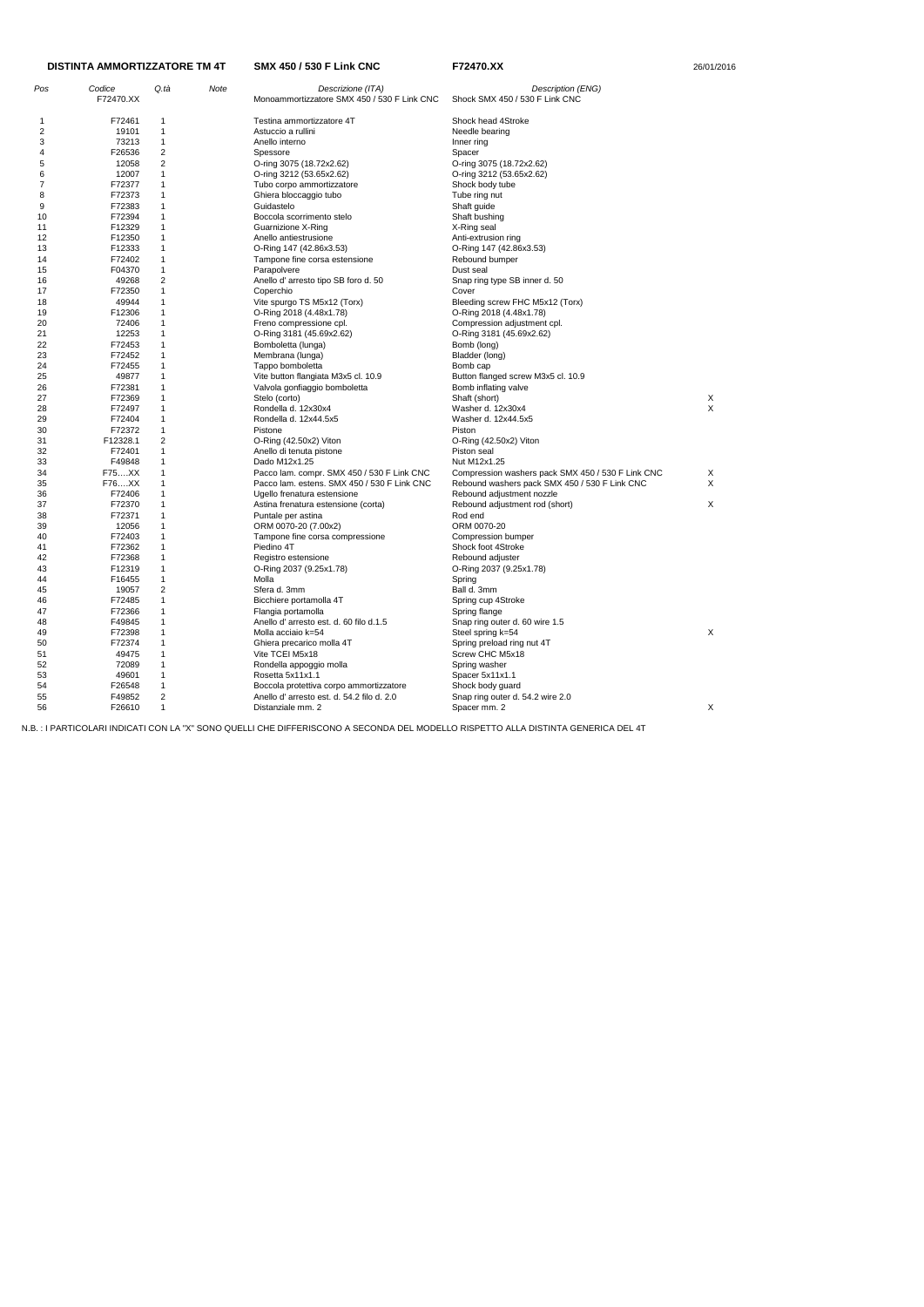|     | <b>DISTINTA AMMORTIZZATORE TM 4T</b> |                |      | <b>SMR 250 F</b>                          | F72475.XX                          | 26/01/2016 |
|-----|--------------------------------------|----------------|------|-------------------------------------------|------------------------------------|------------|
| Pos | Codice                               | Q.tà           | Note | Descrizione (ITA)                         | Description (ENG)                  |            |
|     | F72475.XX                            |                |      | Monoammortizzatore SMR 250 F              | Shock SMR 250 F                    |            |
| -1  | F72461                               | 1              |      | Testina ammortizzatore 4T                 | Shock head 4Stroke                 |            |
| 2   | 19101                                | 1              |      | Astuccio a rullini                        | Needle bearing                     |            |
| 3   | 73213                                | $\mathbf{1}$   |      | Anello interno                            | Inner ring                         |            |
| 4   | F26536                               | $\overline{2}$ |      | Spessore                                  | Spacer                             |            |
| 5   | 12058                                | $\overline{c}$ |      | O-ring 3075 (18.72x2.62)                  | O-ring 3075 (18.72x2.62)           |            |
| 6   | 12007                                | 1              |      | O-ring 3212 (53.65x2.62)                  | O-ring 3212 (53.65x2.62)           |            |
| 7   | F72377                               | 1              |      | Tubo corpo ammortizzatore                 | Shock body tube                    |            |
| 8   | F72373                               | -1             |      | Ghiera bloccaggio tubo                    | Tube ring nut                      |            |
| 9   | F72383                               | 1              |      | Guidastelo                                | Shaft guide                        |            |
| 10  | F72394                               | 1              |      | Boccola scorrimento stelo                 | Shaft bushing                      |            |
| 11  | F12329                               | $\mathbf{1}$   |      | decidere mat.le Guarnizione X-Ring        | X-Ring seal                        |            |
| 12  | F12350                               | 1              |      | Anello antiestrusione                     | Anti-extrusion ring                |            |
| 13  | F12333                               | 1              |      | O-Ring 147 (42.86x3.53)                   | O-Ring 147 (42.86x3.53)            |            |
| 14  | F72402                               | 1              |      | Tampone fine corsa estensione             | Rebound bumper                     |            |
| 15  | F04370                               | 1              |      | Parapolvere                               | Dust seal                          |            |
| 16  | 49268                                | $\overline{2}$ |      | Anello d' arresto tipo SB foro d. 50      | Snap ring type SB inner d. 50      |            |
| 17  | F72350                               | $\mathbf{1}$   |      | Coperchio                                 | Cover                              |            |
| 18  | 49944                                | 1              |      | Vite spurgo TS M5x12 (Torx)               | Bleeding screw FHC M5x12 (Torx)    |            |
| 19  | F12306                               | $\mathbf{1}$   |      | O-Ring 2018 (4.48x1.78)                   | O-Ring 2018 (4.48x1.78)            |            |
| 20  | 72406                                | 1              |      | Freno compressione cpl.                   | Compression adjustment cpl.        |            |
| 21  | 12253                                | $\mathbf 1$    |      | O-Ring 3181 (45.69x2.62)                  | O-Ring 3181 (45.69x2.62)           |            |
| 22  | F72453                               | $\mathbf{1}$   |      | Bomboletta (lunga)                        | Bomb (long)                        |            |
| 23  | F72452                               | 1              |      | Membrana (lunga)                          | Bladder (long)                     |            |
| 24  | F72455                               | $\mathbf 1$    |      | Tappo bomboletta                          | Bomb cap                           |            |
| 25  | 49877                                | 1              |      | Vite button flangiata M3x5 cl. 10.9       | Button flanged screw M3x5 cl. 10.9 |            |
| 26  | F72381                               | 1              |      | Valvola gonfiaggio bomboletta             | Bomb inflating valve               |            |
| 27  | F72369                               | $\mathbf{1}$   |      | Stelo (corto)                             | Shaft (short)                      | X          |
| 28  | F72405                               | 1              |      | Rondella d. 12x26x4                       | Washer d. 12x26x4                  | X          |
| 29  | F72404                               | 1              |      | Rondella d. 12x44.5x5                     | Washer d. 12x44.5x5                |            |
| 30  | F72372                               | 1              |      | Pistone                                   | Piston                             |            |
| 31  | F12328.1                             | 2              |      | O-Ring (42.50x2) Viton                    | O-Ring (42.50x2) Viton             |            |
| 32  | F72401                               | $\mathbf{1}$   |      | Anello di tenuta pistone                  | Piston seal                        |            |
| 33  | F49848                               | $\mathbf{1}$   |      | Dado M12x1.25                             | Nut M12x1.25                       |            |
| 34  | F75XX                                | 1              |      | Pacco lamelle compr. SMR 250 F            | Compression washers pack SMR 250 F | X          |
| 35  | F76XX                                | $\mathbf{1}$   |      | Pacco lamelle estens. SMR 250 F           | Rebound washers pack SMR 250 F     | X          |
| 36  | F72406                               | 1              |      | Ugello frenatura estensione               | Rebound adjustment nozzle          |            |
| 37  | F72370                               | $\mathbf 1$    |      | Astina frenatura estensione (corta)       | Rebound adjustment rod (short)     | X          |
| 38  | F72371                               | 1              |      | Puntale per astina                        | Rod end                            |            |
| 39  | 12056                                | 1              |      | ORM 0070-20 (7.00x2)                      | ORM 0070-20                        |            |
| 40  | F72403                               |                |      | Tampone fine corsa compressione           | Compression bumper                 |            |
| 41  | F72362                               | $\mathbf 1$    |      | Piedino 4T                                | Shock foot 4Stroke                 |            |
| 42  | F72368                               | 1              |      | Registro estensione                       | Rebound adjuster                   |            |
| 43  | F12319                               | $\mathbf{1}$   |      | O-Ring 2037 (9.25x1.78)                   | O-Ring 2037 (9.25x1.78)            |            |
| 44  | F16455                               | $\mathbf{1}$   |      | Molla                                     | Spring                             |            |
| 45  | 19057                                | $\overline{2}$ |      | Sfera d. 3mm                              | Ball d. 3mm                        |            |
| 46  | F72485                               | $\mathbf{1}$   |      | Bicchiere portamolla 4T                   | Spring cup 4Stroke                 |            |
| 47  | F72366                               | 1              |      | Flangia portamolla                        | Spring flange                      |            |
| 48  | F49845                               | $\mathbf{1}$   |      | Anello d'arresto est. d. 60 filo d.1.5    | Snap ring outer d. 60 wire 1.5     |            |
| 49  | F72399                               | 1              |      | Molla acciaio k=56                        | Steel spring k=56                  | X          |
| 50  | F72374                               | 1              |      | Ghiera precarico molla 4T                 | Spring preload ring nut 4T         |            |
| 51  | 49475                                | $\mathbf{1}$   |      | Vite TCEI M5x18                           | Screw CHC M5x18                    |            |
| 52  | 72089                                | 1              |      | Rondella appoggio molla                   | Spring washer                      |            |
| 53  | 49601                                | $\mathbf{1}$   |      | Rosetta 5x11x1.1                          | Spacer 5x11x1.1                    |            |
| 54  | F26548                               | $\mathbf{1}$   |      | Boccola protettiva corpo ammortizzatore   | Shock body guard                   |            |
| 55  | F49852                               | $\overline{2}$ |      | Anello d'arresto est. d. 54.2 filo d. 2.0 | Snap ring outer d. 54.2 wire 2.0   |            |
| 56  | F26614                               | $\mathbf{1}$   |      | Distanziale mm. 13                        | Spacer mm. 13                      | X          |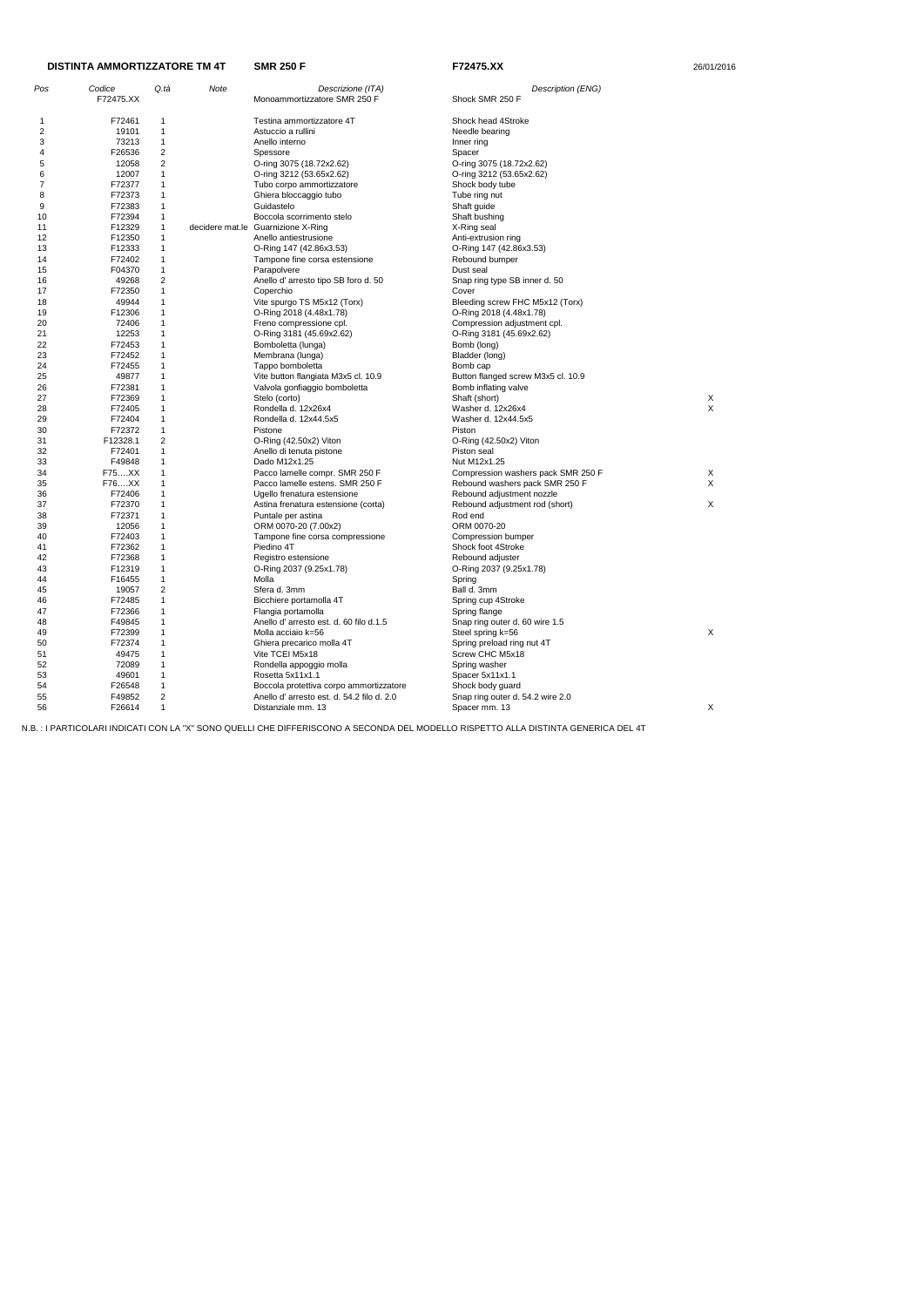| Pos            | Codice          | Q.tà           | <b>Note</b> | Descrizione (ITA)                         | Description (ENG)                        |             |
|----------------|-----------------|----------------|-------------|-------------------------------------------|------------------------------------------|-------------|
|                | F72471.XX       |                |             | Monoammortizzatore SMR 450 / 530 F        | Shock SMR 450 / 530 F                    |             |
|                |                 |                |             |                                           |                                          |             |
| 1              | F72461          | 1              |             | Testina ammortizzatore 4T                 | Shock head 4Stroke                       |             |
| 2              | 19101           | $\mathbf{1}$   |             | Astuccio a rullini                        | Needle bearing                           |             |
| 3              | 73213           | $\mathbf{1}$   |             | Anello interno                            | Inner ring                               |             |
| 4              | F26536          | 2              |             | Spessore                                  | Spacer                                   |             |
| 5              | 12058           | 2              |             | O-ring 3075 (18.72x2.62)                  | O-ring 3075 (18.72x2.62)                 |             |
| 6              | 12007           | $\mathbf{1}$   |             | O-ring 3212 (53.65x2.62)                  | O-ring 3212 (53.65x2.62)                 |             |
| $\overline{7}$ | F72377          | 1              |             | Tubo corpo ammortizzatore                 | Shock body tube                          |             |
| 8              | F72373          | 1              |             | Ghiera bloccaggio tubo                    | Tube ring nut                            |             |
| 9              | F72383          | 1              |             | Guidastelo                                | Shaft guide                              |             |
| 10             | F72394          | $\mathbf{1}$   |             | Boccola scorrimento stelo                 | Shaft bushing                            |             |
| 11             | F12329          | $\mathbf{1}$   |             | Guarnizione X-Ring                        | X-Ring seal                              |             |
| 12             | F12350          | 1              |             | Anello antiestrusione                     | Anti-extrusion ring                      |             |
| 13             | F12333          | $\mathbf{1}$   |             | O-Ring 147 (42.86x3.53)                   | O-Ring 147 (42.86x3.53)                  |             |
| 14             | F72402          | $\mathbf{1}$   |             | Tampone fine corsa estensione             | Rebound bumper                           |             |
| 15             | F04370          | $\mathbf{1}$   |             | Parapolvere                               | Dust seal                                |             |
| 16             | 49268           | 2              |             | Anello d' arresto tipo SB foro d. 50      | Snap ring type SB inner d. 50            |             |
| 17             | F72350          | 1              |             | Coperchio                                 | Cover                                    |             |
| 18             | 49944           | 1              |             | Vite spurgo TS M5x12 (Torx)               | Bleeding screw FHC M5x12 (Torx)          |             |
| 19             | F12306          | 1              |             | O-Ring 2018 (4.48x1.78)                   | O-Ring 2018 (4.48x1.78)                  |             |
| 20             | 72406           | $\mathbf{1}$   |             | Freno compressione cpl.                   | Compression adjustment cpl.              |             |
| 21             | 12253           | $\mathbf{1}$   |             | O-Ring 3181 (45.69x2.62)                  | O-Ring 3181 (45.69x2.62)                 |             |
| 22             | F72453          | 1              |             | Bomboletta (lunga)                        | Bomb (long)                              |             |
| 23             | F72452          | $\mathbf{1}$   |             | Membrana (lunga)                          | Bladder (long)                           |             |
| 24             | F72455          | 1              |             | Tappo bomboletta                          | Bomb cap                                 |             |
| 25             | 49877           | $\mathbf{1}$   |             | Vite button flangiata M3x5 cl. 10.9       | Button flanged screw M3x5 cl. 10.9       |             |
| 26             | F72381          | 1              |             | Valvola gonfiaggio bomboletta             | Bomb inflating valve                     |             |
| 27             | F72369          | 1              |             | Stelo (corto)                             | Shaft (short)                            | X           |
| 28             | F72405          | $\mathbf{1}$   |             | Rondella d. 12x26x4                       | Washer d. 12x26x4                        | $\mathsf X$ |
| 29             | F72404          | $\mathbf{1}$   |             | Rondella d. 12x44.5x5                     | Washer d. 12x44.5x5                      |             |
| 30             | F72372          | $\mathbf{1}$   |             | Pistone                                   | Piston                                   |             |
| 31             | F12328.1        | $\overline{c}$ |             | $O-Ring (42.50x2)$ Viton                  | O-Ring (42.50x2) Viton                   |             |
| 32             | F72401          | 1              |             | Anello di tenuta pistone                  | Piston seal                              |             |
| 33             | F49848          | 1              |             | Dado M12x1.25                             | Nut M12x1.25                             |             |
| 34             | F75XX           | 1              |             | Pacco lamelle compr. SMR 450 / 530 F      | Compression washers pack SMR 450 / 530 F | X           |
| 35             | F76XX           | 1              |             | Pacco lamelle estens. SMR 450 / 530 F     | Rebound washers pack SMR 450 / 530 F     | X           |
| 36             | F72406          | 1              |             | Ugello frenatura estensione               | Rebound adjustment nozzle                |             |
| 37             | F72370          | 1              |             | Astina frenatura estensione (corta)       | Rebound adjustment rod (short)           | X           |
| 38             | F72371          | 1              |             | Puntale per astina                        | Rod end                                  |             |
| 39             | 12056           | $\mathbf{1}$   |             | ORM 0070-20 (7.00x2)                      | ORM 0070-20                              |             |
| 40             | F72403          | 1              |             | Tampone fine corsa compressione           | Compression bumper                       |             |
| 41             | F72362          | 1              |             | Piedino 4T                                | Shock foot 4Stroke                       |             |
| 42             | F72368          | 1              |             | Registro estensione                       | Rebound adjuster                         |             |
| 43             | F12319          | 1              |             | O-Ring 2037 (9.25x1.78)                   | O-Ring 2037 (9.25x1.78)                  |             |
| 44             |                 | 1              |             | Molla                                     |                                          |             |
| 45             | F16455<br>19057 | 2              |             | Sfera d. 3mm                              | Spring<br>Ball d. 3mm                    |             |
|                | F72485          | $\mathbf{1}$   |             | Bicchiere portamolla 4T                   | Spring cup 4Stroke                       |             |
| 46<br>47       | F72366          | $\mathbf{1}$   |             | Flangia portamolla                        |                                          |             |
|                |                 |                |             |                                           | Spring flange                            |             |
| 48             | F49845          | 1              |             | Anello d'arresto est. d. 60 filo d.1.5    | Snap ring outer d. 60 wire 1.5           |             |
| 49             | F72458          | 1              |             | Molla acciaio k=58                        | Steel spring k=58                        | X           |
| 50             | F72374          | 1              |             | Ghiera precarico molla 4T                 | Spring preload ring nut 4T               |             |
| 51             | 49475           | 1              |             | Vite TCEI M5x18                           | Screw CHC M5x18                          |             |
| 52             | 72089           | $\mathbf{1}$   |             | Rondella appoggio molla                   | Spring washer                            |             |
| 53             | 49601           | 1              |             | Rosetta 5x11x1.1                          | Spacer 5x11x1.1                          |             |
| 54             | F26548          | $\mathbf{1}$   |             | Boccola protettiva corpo ammortizzatore   | Shock body guard                         |             |
| 55             | F49852          | 2              |             | Anello d'arresto est. d. 54.2 filo d. 2.0 | Snap ring outer d. 54.2 wire 2.0         |             |
| 56             | F26614          | $\mathbf{1}$   |             | Distanziale mm. 13                        | Spacer mm. 13                            | X           |

### **DISTINTA AMMORTIZZATORE TM 4T**

**SMR 450 / 530 F 672471.XX F72471.XX** 26/01/2016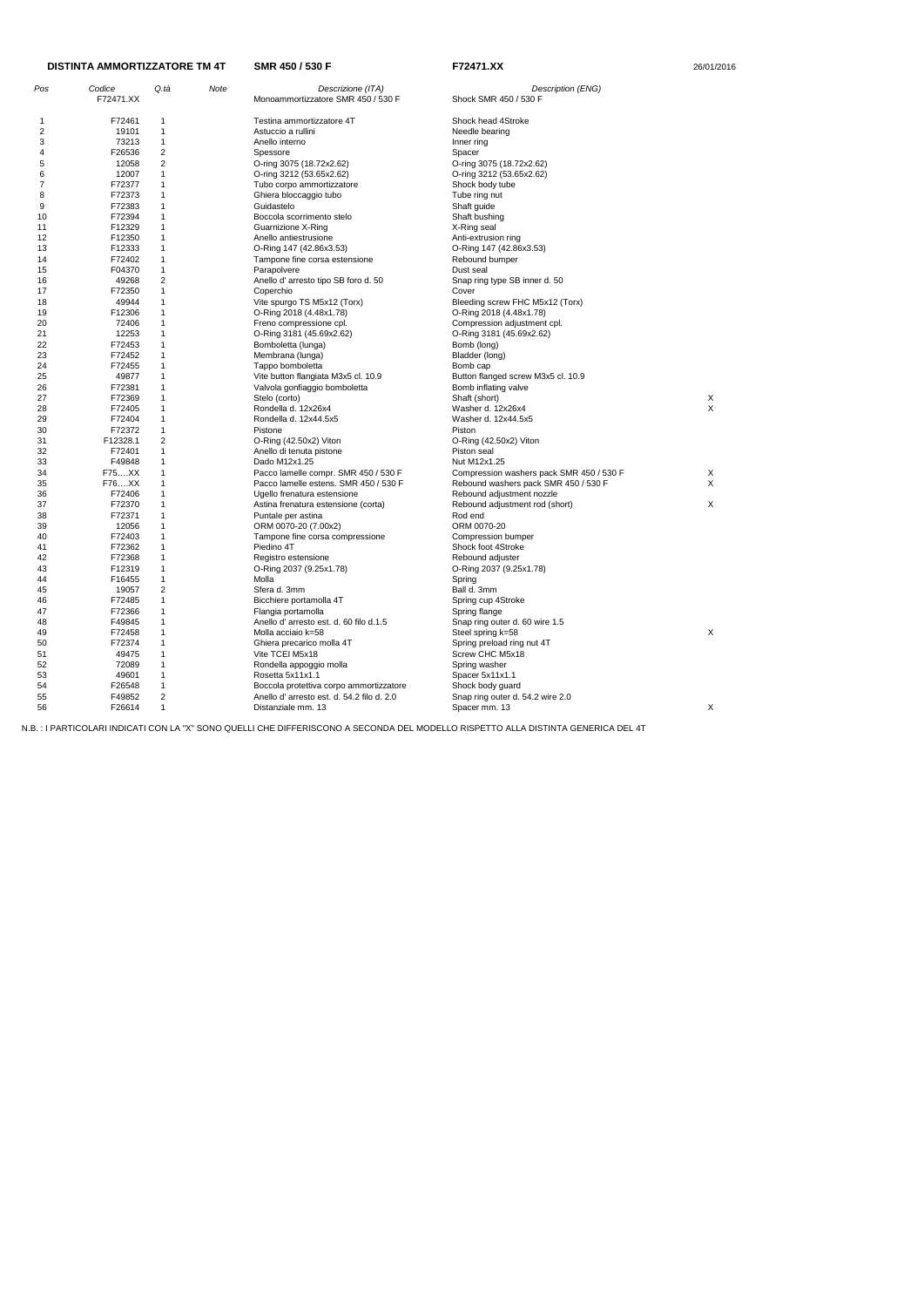|          | <b>DISTINTA AMMORTIZZATORE TM 4T</b> |                              |      | <b>SMM 250 F</b>                                             | F72489.XX                                       | 26/01/2016 |  |
|----------|--------------------------------------|------------------------------|------|--------------------------------------------------------------|-------------------------------------------------|------------|--|
| Pos      | Codice                               | Q.tà                         | Note | Descrizione (ITA)                                            | Description (ENG)                               |            |  |
|          | F72489.XX                            |                              |      | Monoammortizzatore SMM 250 F                                 | Shock SMM 250 F                                 |            |  |
| 1        | F72461                               | 1                            |      | Testina ammortizzatore 4T                                    | Shock head 4Stroke                              |            |  |
| 2        | 19101                                | $\mathbf{1}$                 |      | Astuccio a rullini                                           | Needle bearing                                  |            |  |
| 3        | 73213                                | $\mathbf{1}$                 |      | Anello interno                                               | Inner ring                                      |            |  |
| 4        | F26536                               | 2                            |      | Spessore                                                     | Spacer                                          |            |  |
| 5        | 12058                                | 2                            |      | O-ring 3075 (18.72x2.62)                                     | O-ring 3075 (18.72x2.62)                        |            |  |
| 6        | 12007                                | $\mathbf{1}$                 |      | O-ring 3212 (53.65x2.62)                                     | O-ring 3212 (53.65x2.62)                        |            |  |
| 7        | F72377                               | $\mathbf{1}$                 |      | Tubo corpo ammortizzatore                                    | Shock body tube                                 |            |  |
| 8        | F72373                               | 1                            |      | Ghiera bloccaggio tubo                                       | Tube ring nut                                   |            |  |
| 9        | F72383                               | $\mathbf{1}$                 |      | Guidastelo                                                   | Shaft guide                                     |            |  |
| 10       | F72394                               | $\mathbf{1}$                 |      | Boccola scorrimento stelo                                    | Shaft bushing                                   |            |  |
| 11       | F12329                               | 1                            |      | Guarnizione X-Ring                                           | X-Ring seal                                     |            |  |
| 12       | F12350                               | $\mathbf{1}$                 |      | Anello antiestrusione                                        | Anti-extrusion ring                             |            |  |
| 13       | F12333                               | 1                            |      | O-Ring 147 (42.86x3.53)                                      | O-Ring 147 (42.86x3.53)                         |            |  |
| 14       | F72402                               | $\mathbf{1}$                 |      | Tampone fine corsa estensione                                | Rebound bumper                                  |            |  |
| 15       | F04370                               | $\mathbf{1}$                 |      | Parapolvere                                                  | Dust seal                                       |            |  |
| 16       | 49268                                | $\overline{c}$               |      | Anello d' arresto tipo SB foro d. 50                         | Snap ring type SB inner d. 50                   |            |  |
| 17       | F72350                               | $\mathbf{1}$                 |      | Coperchio                                                    | Cover                                           |            |  |
| 18       | 49944                                | $\mathbf{1}$                 |      | Vite spurgo TS M5x12 (Torx)                                  | Bleeding screw FHC M5x12 (Torx)                 |            |  |
| 19       | F12306                               | 1                            |      | O-Ring 2018 (4.48x1.78)                                      | O-Ring 2018 (4.48x1.78)                         |            |  |
| 20       | 72406                                | 1                            |      | Freno compressione cpl.                                      | Compression adjustment cpl.                     |            |  |
| 21       | 12253                                | 1                            |      | O-Ring 3181 (45.69x2.62)                                     | O-Ring 3181 (45.69x2.62)                        |            |  |
| 22       | F72453                               | $\overline{1}$               |      | Bomboletta (lunga)                                           | Bomb (long)                                     |            |  |
| 23       | F72452                               | $\mathbf{1}$                 |      | Membrana (lunga)                                             | Bladder (long)                                  |            |  |
| 24       | F72455                               | 1                            |      | Tappo bomboletta                                             | Bomb cap                                        |            |  |
| 25       | 49877                                | $\mathbf 1$                  |      | Vite button flangiata M3x5 cl. 10.9                          | Button flanged screw M3x5 cl. 10.9              |            |  |
| 26       | F72381<br>F72369                     | 1<br>1                       |      | Valvola gonfiaggio bomboletta                                | Bomb inflating valve                            |            |  |
| 27<br>28 | F72405                               | $\mathbf{1}$                 |      | Stelo (corto)<br>Rondella d. 12x26x4                         | Shaft (short)<br>Washer d. 12x26x4              | Х<br>X     |  |
| 29       | F72404                               | 1                            |      | Rondella d. 12x44.5x5                                        | Washer d. 12x44.5x5                             |            |  |
| 30       | F72372                               | $\mathbf{1}$                 |      | Pistone                                                      | Piston                                          |            |  |
| 31       | F12328.1                             | $\overline{c}$               |      | O-Ring (42.50x2) Viton                                       | O-Ring (42.50x2) Viton                          |            |  |
| 32       | F72401                               | 1                            |      | Anello di tenuta pistone                                     | Piston seal                                     |            |  |
| 33       | F49848                               | $\mathbf{1}$                 |      | Dado M12x1.25                                                | Nut M12x1.25                                    |            |  |
| 34       | F75XX                                | 1                            |      | Pacco lamelle compr. SMM 250 F                               | Compression washers pack SMM 250 F              | Х          |  |
| 35       | F76XX                                | $\mathbf{1}$                 |      | Pacco lamelle estens. SMM 250 F                              | Rebound washers pack SMM 250 F                  | X          |  |
| 36       | F72406                               | 1                            |      | Ugello frenatura estensione                                  | Rebound adjustment nozzle                       |            |  |
| 37       | F72370                               | 1                            |      | Astina frenatura estensione (corta)                          | Rebound adjustment rod (short)                  | X          |  |
| 38       | F72371                               | $\mathbf{1}$                 |      | Puntale per astina                                           | Rod end                                         |            |  |
| 39       | 12056                                | 1                            |      | ORM 0070-20 (7.00x2)                                         | ORM 0070-20                                     |            |  |
| 40       | F72403                               | 1                            |      | Tampone fine corsa compressione                              | Compression bumper                              |            |  |
| 41       | F72362                               | 1                            |      | Piedino 4T                                                   | Shock foot 4Stroke                              |            |  |
| 42       | F72368                               | 1                            |      | Registro estensione                                          | Rebound adjuster                                |            |  |
| 43       | F12319                               | $\mathbf{1}$                 |      | O-Ring 2037 (9.25x1.78)                                      | O-Ring 2037 (9.25x1.78)                         |            |  |
| 44       | F16455                               | $\mathbf{1}$                 |      | Molla                                                        | Spring                                          |            |  |
| 45       | 19057                                | 2                            |      | Sfera d. 3mm                                                 | Ball d. 3mm                                     |            |  |
| 46       | F72485<br>F72366                     | $\mathbf{1}$<br>$\mathbf{1}$ |      | Bicchiere portamolla                                         | Spring cup                                      |            |  |
| 47<br>48 | F49845                               | 1                            |      | Flangia portamolla<br>Anello d'arresto est. d. 60 filo d.1.5 | Spring flange<br>Snap ring outer d. 60 wire 1.5 |            |  |
| 49       | F72399                               | $\mathbf{1}$                 |      | Molla acciaio k=56                                           | Steel spring k=56                               | X          |  |
| 50       | F72374                               | 1                            |      | Ghiera precarico molla 4T                                    | Spring preload ring nut 4T                      |            |  |
| 51       | 49475                                | $\mathbf{1}$                 |      | Vite TCEI M5x18                                              | Screw CHC M5x18                                 |            |  |
| 52       | 72089                                | $\mathbf{1}$                 |      | Rondella appoggio molla                                      | Spring washer                                   |            |  |
| 53       | 49601                                | 1                            |      | Rosetta 5x11x1.1                                             | Spacer 5x11x1.1                                 |            |  |
| 54       | F26548                               | $\mathbf{1}$                 |      | Boccola protettiva corpo ammortizzatore                      | Shock body guard                                |            |  |
| 55       | F49852                               | $\overline{c}$               |      | Anello d'arresto est. d. 54.2 filo d. 2.0                    | Snap ring outer d. 54.2 wire 2.0                |            |  |
| 56       | F26616                               | $\mathbf{1}$                 |      | Distanziale mm. 17                                           | Spacer mm. 17                                   | X          |  |
|          |                                      |                              |      |                                                              |                                                 |            |  |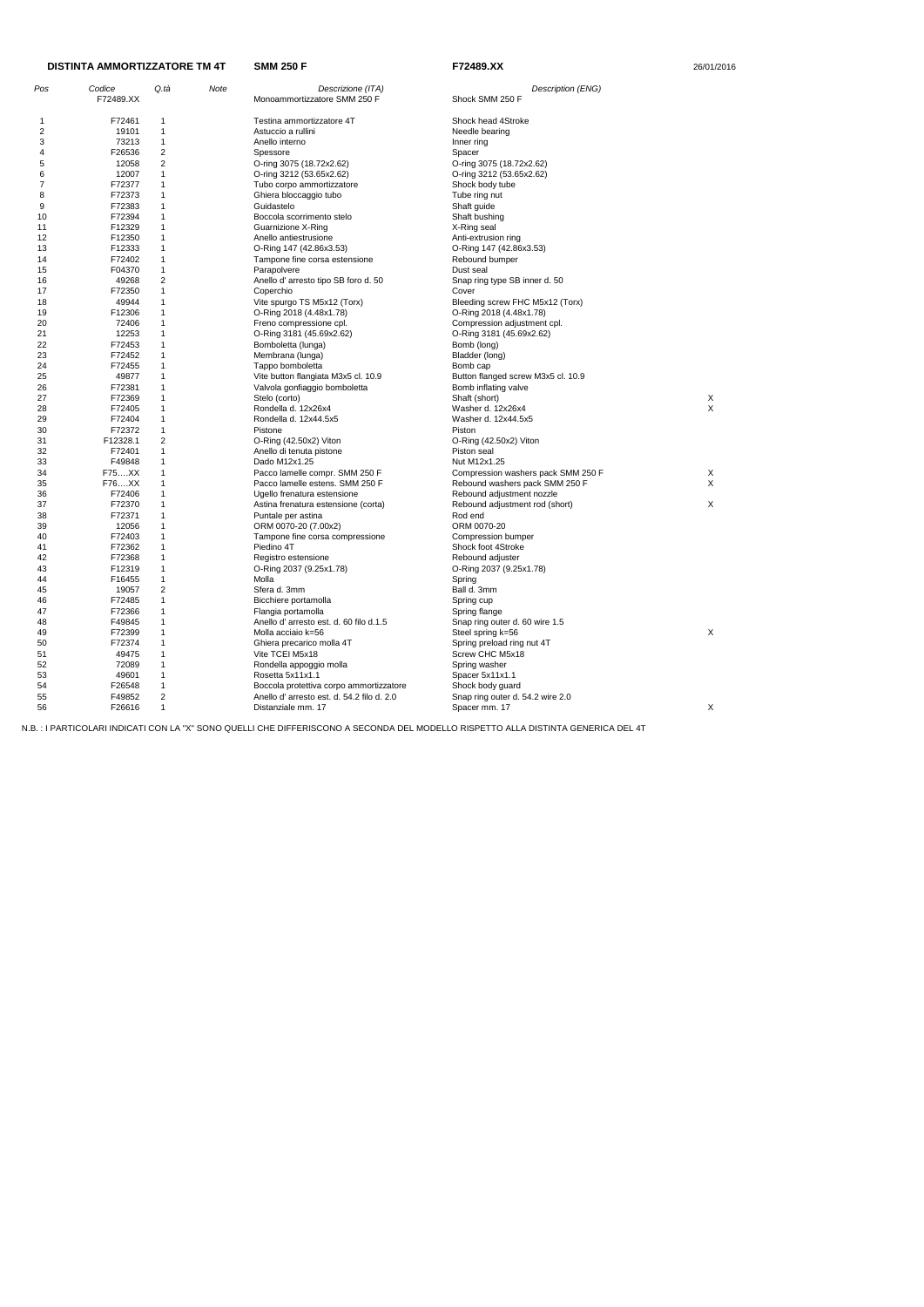| Pos      | Codice<br>F72488.XX | Q.tà           | Note | Descrizione (ITA)<br>Monoammortizzatore SMM 450 / 530 F | Description (ENG)<br>Shock SMM 450 / 530 F |        |
|----------|---------------------|----------------|------|---------------------------------------------------------|--------------------------------------------|--------|
| 1        | F72461              | -1             |      | Testina ammortizzatore 4T                               | Shock head 4Stroke                         |        |
| 2        | 19101               | $\mathbf{1}$   |      | Astuccio a rullini                                      | Needle bearing                             |        |
| 3        | 73213               | $\mathbf{1}$   |      | Anello interno                                          | Inner ring                                 |        |
| 4        | F26536              | $\overline{2}$ |      | Spessore                                                | Spacer                                     |        |
| 5        | 12058               | $\overline{2}$ |      | O-ring 3075 (18.72x2.62)                                | O-ring 3075 (18.72x2.62)                   |        |
| 6        | 12007               | $\mathbf{1}$   |      | O-ring 3212 (53.65x2.62)                                | O-ring 3212 (53.65x2.62)                   |        |
| 7        | F72377              | 1              |      | Tubo corpo ammortizzatore                               | Shock body tube                            |        |
| 8        | F72373              | 1              |      | Ghiera bloccaggio tubo                                  | Tube ring nut                              |        |
| 9        | F72383              | 1              |      | Guidastelo                                              | Shaft guide                                |        |
| 10       | F72394              | $\mathbf{1}$   |      | Boccola scorrimento stelo                               | Shaft bushing                              |        |
| 11       | F12329              | 1              |      | Guarnizione X-Ring                                      | X-Ring seal                                |        |
| 12       | F12350              | 1              |      | Anello antiestrusione                                   | Anti-extrusion ring                        |        |
| 13       | F12333              | 1              |      | O-Ring 147 (42.86x3.53)                                 | O-Ring 147 (42.86x3.53)                    |        |
| 14       | F72402              | $\mathbf{1}$   |      | Tampone fine corsa estensione                           | Rebound bumper                             |        |
| 15       | F04370              | $\mathbf{1}$   |      | Parapolvere                                             | Dust seal                                  |        |
| 16       | 49268               | $\overline{2}$ |      | Anello d' arresto tipo SB foro d. 50                    | Snap ring type SB inner d. 50              |        |
| 17       | F72350              | 1              |      | Coperchio                                               | Cover                                      |        |
| 18       | 49944               | $\mathbf{1}$   |      | Vite spurgo TS M5x12 (Torx)                             | Bleeding screw FHC M5x12 (Torx)            |        |
| 19       | F12306              | 1              |      | O-Ring 2018 (4.48x1.78)                                 | O-Ring 2018 (4.48x1.78)                    |        |
| 20       | 72406               | $\mathbf{1}$   |      | Freno compressione cpl.                                 | Compression adjustment cpl.                |        |
|          | 12253               | $\mathbf{1}$   |      |                                                         |                                            |        |
| 21<br>22 |                     | $\mathbf{1}$   |      | O-Ring 3181 (45.69x2.62)                                | O-Ring 3181 (45.69x2.62)                   |        |
|          | F72453              | $\mathbf{1}$   |      | Bomboletta (lunga)                                      | Bomb (long)                                |        |
| 23       | F72452              |                |      | Membrana (lunga)                                        | Bladder (long)                             |        |
| 24       | F72455              | 1              |      | Tappo bomboletta                                        | Bomb cap                                   |        |
| 25       | 49877               | 1              |      | Vite button flangiata M3x5 cl. 10.9                     | Button flanged screw M3x5 cl. 10.9         |        |
| 26       | F72381              | $\mathbf{1}$   |      | Valvola gonfiaggio bomboletta                           | Bomb inflating valve                       |        |
| 27       | F72369              | 1              |      | Stelo (corto)                                           | Shaft (short)                              | X<br>X |
| 28       | F72405              | $\mathbf{1}$   |      | Rondella d. 12x26x4                                     | Washer d. 12x26x4                          |        |
| 29       | F72404              | 1              |      | Rondella d. 12x44.5x5                                   | Washer d. 12x44.5x5                        |        |
| 30       | F72372              | $\mathbf{1}$   |      | Pistone                                                 | Piston                                     |        |
| 31       | F12328.1            | $\overline{2}$ |      | O-Ring (42.50x2) Viton                                  | O-Ring (42.50x2) Viton                     |        |
| 32       | F72401              | $\mathbf{1}$   |      | Anello di tenuta pistone                                | Piston seal                                |        |
| 33       | F49848              | 1              |      | Dado M12x1.25                                           | Nut M12x1.25                               |        |
| 34       | F75XX               | 1              |      | Pacco lamelle compr. SMM 450 / 530 F                    | Compression washers pack SMM 450 / 530 F   | X      |
| 35       | F76XX               | $\mathbf{1}$   |      | Pacco lamelle estens. SMM 450 / 530 F                   | Rebound washers pack SMM 450 /530 F        | X      |
| 36       | F72406              | 1              |      | Ugello frenatura estensione                             | Rebound adjustment nozzle                  |        |
| 37       | F72370              | 1              |      | Astina frenatura estensione (corta)                     | Rebound adjustment rod (short)             | X      |
| 38       | F72371              | 1              |      | Puntale per astina                                      | Rod end                                    |        |
| 39       | 12056               | $\mathbf{1}$   |      | ORM 0070-20 (7.00x2)                                    | ORM 0070-20                                |        |
| 40       | F72403              | 1              |      | Tampone fine corsa compressione                         | Compression bumper                         |        |
| 41       | F72362              | 1              |      | Piedino 4T                                              | Shock foot 4Stroke                         |        |
| 42       | F72368              | 1              |      | Registro estensione                                     | Rebound adjuster                           |        |
| 43       | F12319              | $\overline{1}$ |      | O-Ring 2037 (9.25x1.78)                                 | O-Ring 2037 (9.25x1.78)                    |        |
| 44       | F16455              | $\mathbf{1}$   |      | Molla                                                   | Spring                                     |        |
| 45       | 19057               | $\overline{2}$ |      | Sfera d. 3mm                                            | Ball d. 3mm                                |        |
| 46       | F72485              | $\mathbf{1}$   |      | Bicchiere portamolla                                    | Spring cup                                 |        |
| 47       | F72366              | $\mathbf{1}$   |      | Flangia portamolla                                      | Spring flange                              |        |
| 48       | F49845              | $\mathbf{1}$   |      | Anello d'arresto est. d. 60 filo d.1.5                  | Snap ring outer d. 60 wire 1.5             |        |
| 49       | F72458              | $\mathbf{1}$   |      | Molla acciaio k=58                                      | Steel spring k=58                          | X      |
| 50       | F72374              | $\mathbf{1}$   |      | Ghiera precarico molla 4T                               | Spring preload ring nut 4T                 |        |
| 51       | 49475               | $\mathbf{1}$   |      | Vite TCEI M5x18                                         | Screw CHC M5x18                            |        |
| 52       | 72089               | $\mathbf{1}$   |      | Rondella appoggio molla                                 | Spring washer                              |        |
| 53       | 49601               | $\mathbf{1}$   |      | Rosetta 5x11x1.1                                        | Spacer 5x11x1.1                            |        |
| 54       | F26548              | $\mathbf{1}$   |      | Boccola protettiva corpo ammortizzatore                 | Shock body guard                           |        |
| 55       | F49852              | $\overline{2}$ |      | Anello d'arresto est. d. 54.2 filo d. 2.0               | Snap ring outer d. 54.2 wire 2.0           |        |
| 56       | F26616              | $\mathbf{1}$   |      | Distanziale mm. 17                                      | Spacer mm. 17                              | X      |

# **DISTINTA AMMORTIZZATORE TM 4T**

**SMM 450 / 530 F 672488.XX F72488.XX** 26/01/2016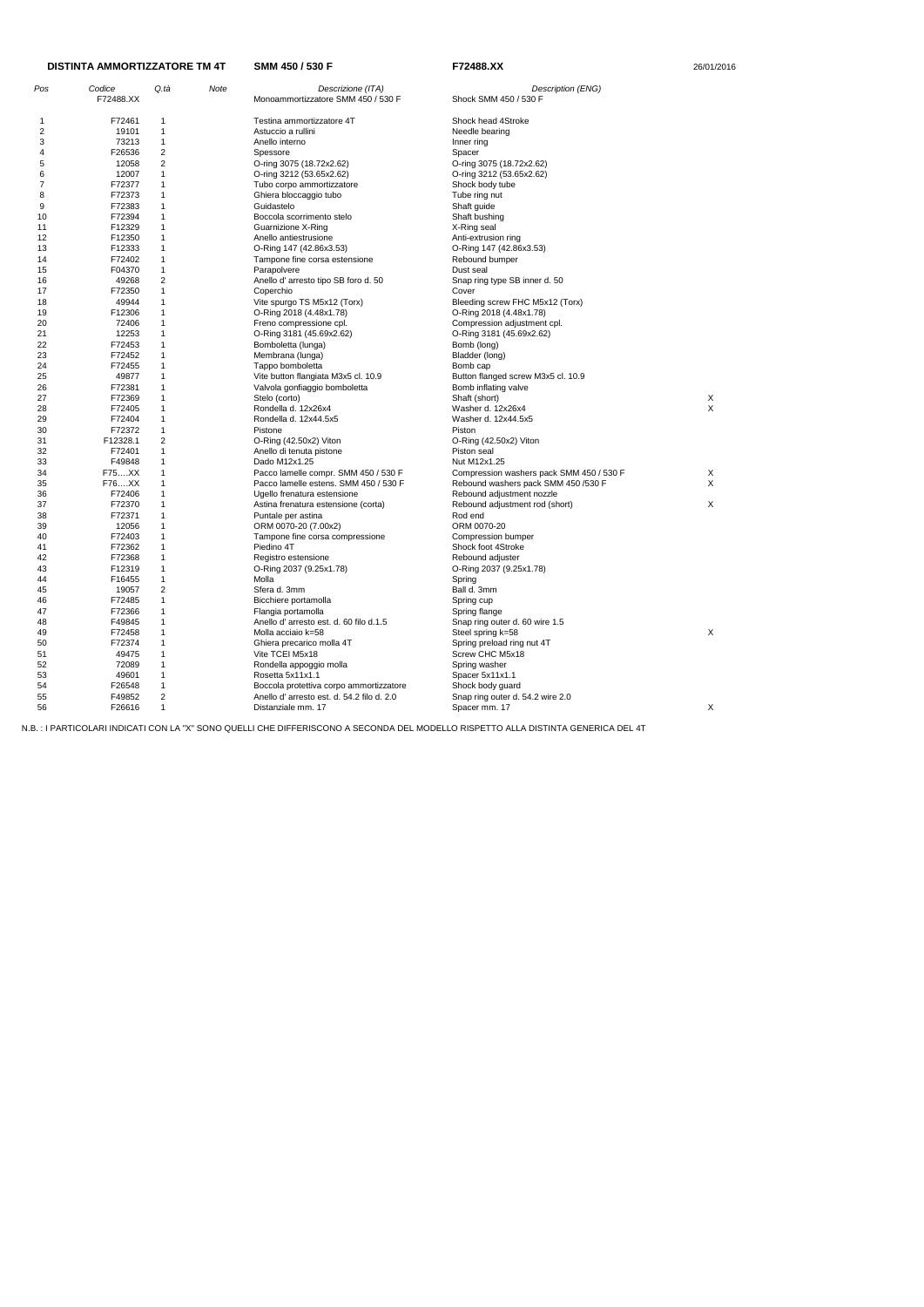| Pos | Codice<br>F72492.XX | Q.tà                    | Note | Descrizione (ITA)<br>Monoamm. FLAT TRACK 450 / 530 F int. 424 | Description (ENG)<br>Shock FLAT TRACK 450 / 530 F int. 424 |   |
|-----|---------------------|-------------------------|------|---------------------------------------------------------------|------------------------------------------------------------|---|
| -1  | F72461              | 1                       |      | Testina ammortizzatore 4T                                     | Shock head 4Stroke                                         |   |
| 2   | 19101               | 1                       |      | Astuccio a rullini                                            | Needle bearing                                             |   |
| 3   | 73213               | 1                       |      | Anello interno                                                | Inner ring                                                 |   |
| 4   | F26536              | $\overline{\mathbf{c}}$ |      | Spessore                                                      | Spacer                                                     |   |
| 5   | 12058               | $\overline{c}$          |      | O-ring 3075 (18.72x2.62)                                      | O-ring 3075 (18.72x2.62)                                   |   |
| 6   | 12007               | 1                       |      | O-ring 3212 (53.65x2.62)                                      | O-ring 3212 (53.65x2.62)                                   |   |
| 7   | F72377              | 1                       |      | Tubo corpo ammortizzatore                                     | Shock body tube                                            |   |
| 8   | F72373              | 1                       |      | Ghiera bloccaggio tubo                                        | Tube ring nut                                              |   |
| 9   | F72383              | 1                       |      | Guidastelo                                                    | Shaft guide                                                |   |
| 10  | F72394              | 1                       |      | Boccola scorrimento stelo                                     | Shaft bushing                                              |   |
| 11  | F12329              | 1                       |      | <b>Guarnizione X-Ring</b>                                     | X-Ring seal                                                |   |
| 12  | F12350              | 1                       |      | Anello antiestrusione                                         | Anti-extrusion ring                                        |   |
| 13  | F12333              | 1                       |      | O-Ring 147 (42.86x3.53)                                       | O-Ring 147 (42.86x3.53)                                    |   |
| 14  | F72402              | 1                       |      | Tampone fine corsa estensione                                 | Rebound bumper                                             |   |
| 15  | F04370              | 1                       |      | Parapolvere                                                   | Dust seal                                                  |   |
| 16  | 49268               | $\overline{c}$          |      | Anello d' arresto tipo SB foro d. 50                          | Snap ring type SB inner d. 50                              |   |
| 17  | F72350              | $\mathbf{1}$            |      | Coperchio                                                     | Cover                                                      |   |
| 18  | 49944               | 1                       |      | Vite spurgo TS M5x12 (Torx)                                   | Bleeding screw FHC M5x12 (Torx)                            |   |
| 19  | F12306              | 1                       |      | O-Ring 2018 (4.48x1.78)                                       | O-Ring 2018 (4.48x1.78)                                    |   |
| 20  | 72406               | 1                       |      | Freno compressione cpl.                                       | Compression adjustment cpl.                                |   |
| 21  | 12253               | 1                       |      | O-Ring 3181 (45.69x2.62)                                      | O-Ring 3181 (45.69x2.62)                                   |   |
| 22  | F72453              | 1                       |      | Bomboletta (lunga)                                            | Bomb (long)                                                |   |
| 23  | F72452              | 1                       |      | Membrana (lunga)                                              | Bladder (long)                                             |   |
| 24  | F72455              | 1                       |      | Tappo bomboletta                                              | Bomb cap                                                   |   |
| 25  | 49877               | 1                       |      | Vite button flangiata M3x5 cl. 10.9                           | Button flanged screw M3x5 cl. 10.9                         |   |
| 26  | F72381              | 1                       |      | Valvola gonfiaggio bomboletta                                 | Bomb inflating valve                                       |   |
| 27  | F72369              | 1                       |      | Stelo (corto)                                                 | Shaft (short)                                              | X |
| 28  | F72497              | 1                       |      | Rondella d. 12x30x4                                           | Washer d. 12x30x4                                          | X |
| 29  | F72404              | 1                       |      | Rondella d. 12x44.5x5                                         | Washer d. 12x44.5x5                                        |   |
| 30  | F72372              | 1                       |      | Pistone                                                       | Piston                                                     |   |
| 31  | F12328.1            | 2                       |      | O-Ring (42.50x2) Viton                                        | $O-Ring (42.50x2)$ Viton                                   |   |
| 32  | F72401              | 1                       |      | Anello di tenuta pistone                                      | Piston seal                                                |   |
| 33  | F49848              | 1                       |      | Dado M12x1.25                                                 | Nut M12x1.25                                               |   |
| 34  | F75XX               | 1                       |      | Pacco lam. compr. FLAT TRACK 450 / 530 F                      | Compression washers pack FLAT TRACK 450 / 530 F            | X |
| 35  | F76XX               | 1                       |      | Pacco lam. estens. FLAT TRACK 450 / 530 F                     | Rebound washers pack FLAT TRACK 450 /530 F                 | X |
| 36  | F72406              | 1                       |      | Ugello frenatura estensione                                   | Rebound adjustment nozzle                                  |   |
| 37  | F72370              | 1                       |      | Astina frenatura estensione (corta)                           | Rebound adjustment rod (short)                             | Χ |
| 38  | F72371              | 1                       |      | Puntale per astina                                            | Rod end                                                    |   |
| 39  | 12056               | 1                       |      | ORM 0070-20 (7.00x2)                                          | ORM 0070-20                                                |   |
| 40  | F72403              | 1                       |      | Tampone fine corsa compressione                               | Compression bumper                                         |   |
| 41  | F72362              | 1                       |      | Piedino 4T                                                    | Shock foot 4Stroke                                         |   |
| 42  | F72368              | 1                       |      | Registro estensione                                           | Rebound adjuster                                           |   |
| 43  | F12319              | $\mathbf{1}$            |      | O-Ring 2037 (9.25x1.78)                                       | O-Ring 2037 (9.25x1.78)                                    |   |
| 44  | F16455              | 1                       |      | Molla                                                         | Spring                                                     |   |
| 45  | 19057               | 2                       |      | Sfera d. 3mm                                                  | Ball d. 3mm                                                |   |
| 46  | F72485              | $\mathbf{1}$            |      | Bicchiere portamolla 4T                                       | Spring cup 4Stroke                                         |   |
| 47  | F72366              | 1                       |      | Flangia portamolla                                            | Spring flange                                              |   |
| 48  | F49845              | 1                       |      | Anello d'arresto est. d. 60 filo d.1.5                        | Snap ring outer d. 60 wire 1.5                             |   |
| 49  | F72399              | 1                       |      | Molla acciaio k=56                                            | Steel spring k=56                                          | X |
| 50  | F72374              | 1                       |      | Ghiera precarico molla 4T                                     | Spring preload ring nut 4T                                 |   |
| 51  | 49475               | 1                       |      | Vite TCEI M5x18                                               | Screw CHC M5x18                                            |   |
| 52  | 72089               | 1                       |      | Rondella appoggio molla                                       | Spring washer                                              |   |
| 53  | 49601               | 1                       |      | Rosetta 5x11x1.1                                              | Spacer 5x11x1.1                                            |   |
| 54  | F26548              | 1                       |      | Boccola protettiva corpo ammortizzatore                       | Shock body guard                                           |   |
| 55  | F49852              | 2                       |      | Anello d'arresto est. d. 54.2 filo d. 2.0                     | Snap ring outer d. 54.2 wire 2.0                           |   |
| 56  | F26614              | $\mathbf{1}$            |      | Distanziale mm. 13                                            | Spacer mm. 13                                              | X |
|     |                     |                         |      |                                                               |                                                            |   |

#### **FLAT TRACK 450 / 530 F int. 424 F72492.XX** 26/01/2016 **DISTINTA AMMORTIZZATORE TM 4T**